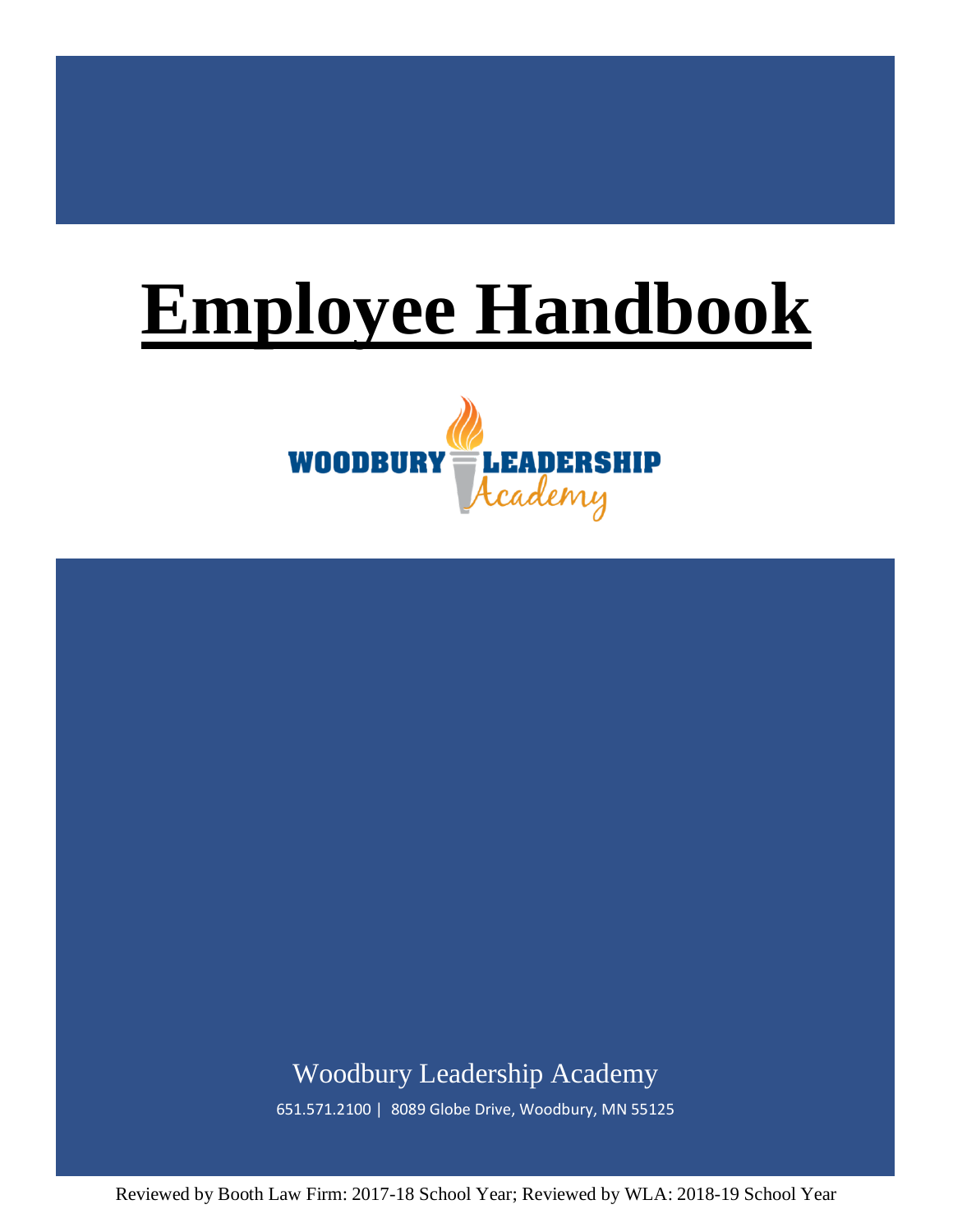# **Table of Contents**

| SECTION 3 GENERAL EMPLOYMENT PRACTICES AND EXPECTATIONS 7 |    |
|-----------------------------------------------------------|----|
|                                                           |    |
|                                                           |    |
|                                                           |    |
|                                                           |    |
|                                                           |    |
|                                                           |    |
| A. Use of Phone Systems                                   |    |
| <b>B.</b> Electronic Communication                        |    |
| C. Electronic Media                                       |    |
| D. Limited Electronic Communication with Students         |    |
|                                                           |    |
|                                                           |    |
|                                                           |    |
|                                                           |    |
| A. Employee Conduct and Rules                             |    |
| B. Employee Concerns and Suggestions                      |    |
| C. Employee Relations                                     |    |
| D. Employee Performance Evaluation                        |    |
| E. Corrective Action                                      |    |
|                                                           | 16 |
|                                                           |    |
|                                                           |    |
| A. Workplace Violence and Bullying Prohibition            |    |
| B. Sexual and Other Unlawful Harassment                   |    |
|                                                           |    |
| A. Company Property                                       |    |
| <b>B.</b> Return of Property                              |    |
|                                                           |    |
|                                                           |    |
|                                                           |    |
|                                                           |    |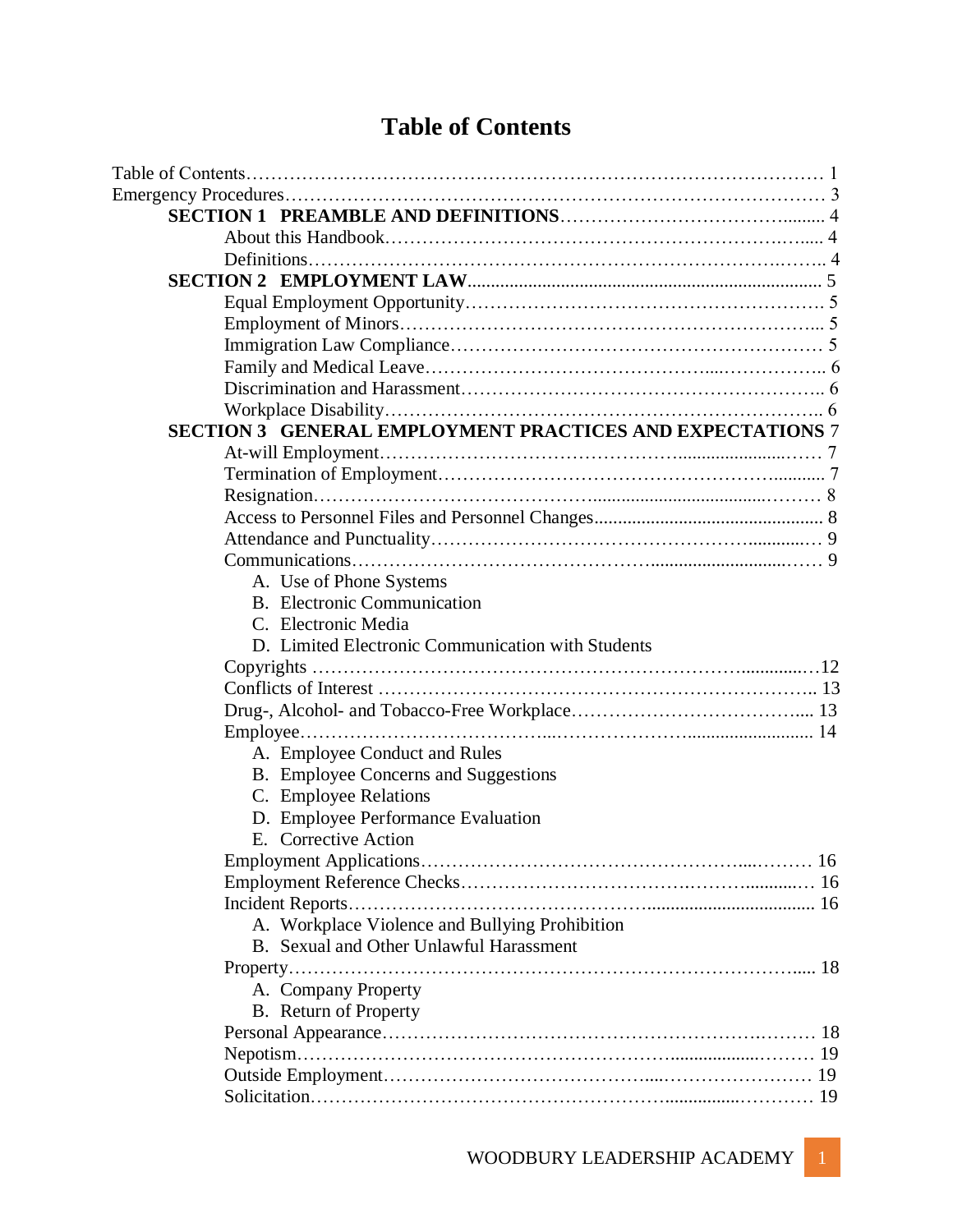| SECTION 6 COMPENSATION AND EXPENSE REIMBURSMENT23   |  |
|-----------------------------------------------------|--|
|                                                     |  |
|                                                     |  |
|                                                     |  |
|                                                     |  |
|                                                     |  |
| SECTION 8 TIME AWAY FROM WORK AND PERSONAL LEAVE 25 |  |
|                                                     |  |
|                                                     |  |
|                                                     |  |
|                                                     |  |
|                                                     |  |
|                                                     |  |
|                                                     |  |
|                                                     |  |
|                                                     |  |
|                                                     |  |
|                                                     |  |
|                                                     |  |
|                                                     |  |
|                                                     |  |
|                                                     |  |
| <b>SECTION 13</b>                                   |  |
|                                                     |  |
|                                                     |  |
|                                                     |  |
|                                                     |  |
|                                                     |  |
|                                                     |  |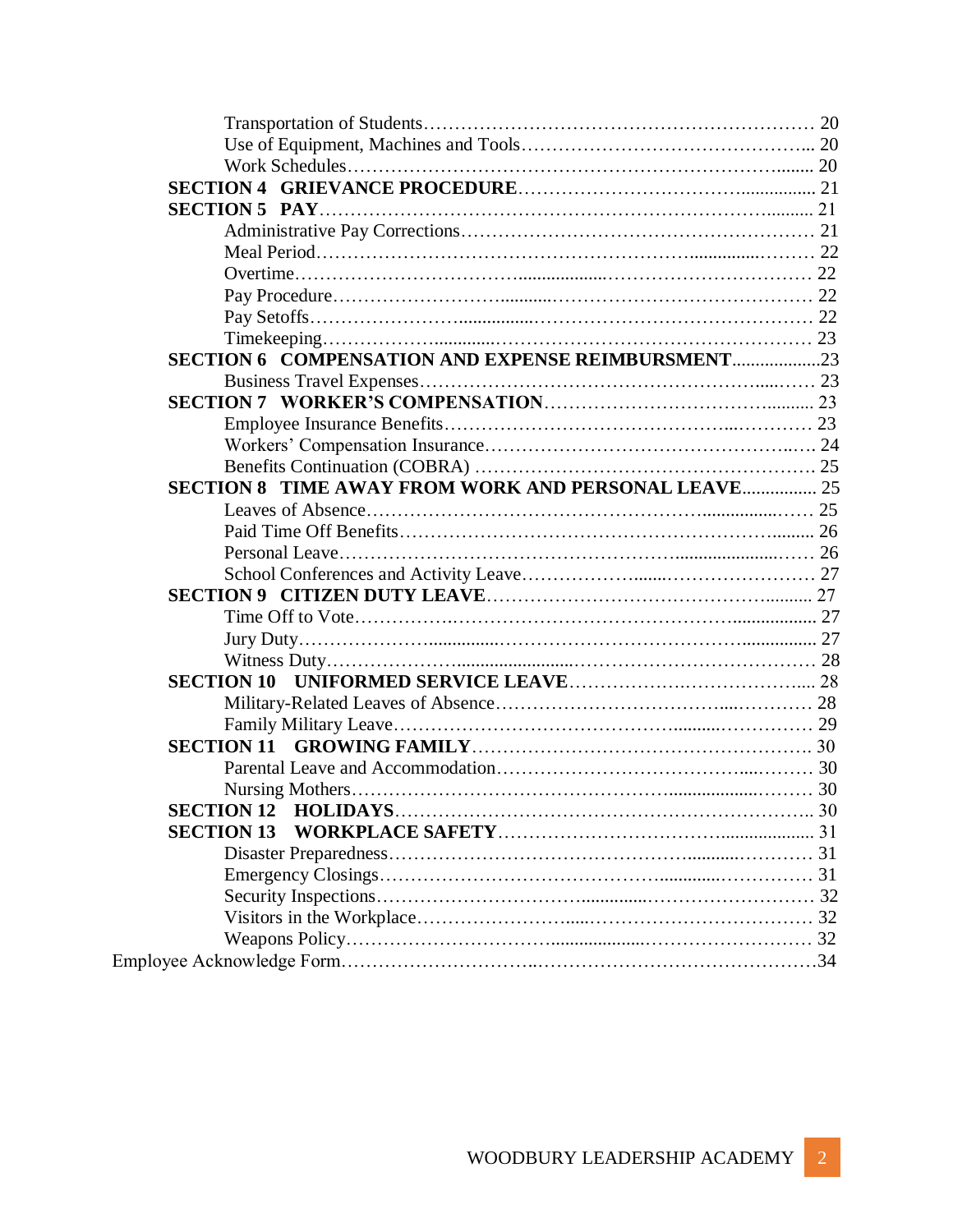## **Emergency Procedures**

Should inclement weather or other emergency situation(s) require Woodbury Leadership Academy to close, we will utilize the following systems to notify staff and families:

- E-Mail
- School Website
- School Facebook Page
- Local Television Channels

Woodbury Leadership Academy follows South Washington County (District #833) for all weather-related cancellations and delays.

In case of an emergency, contact our main office line at 651.571.2100.

For more information, refer to Section 14 in this Employee Handbook.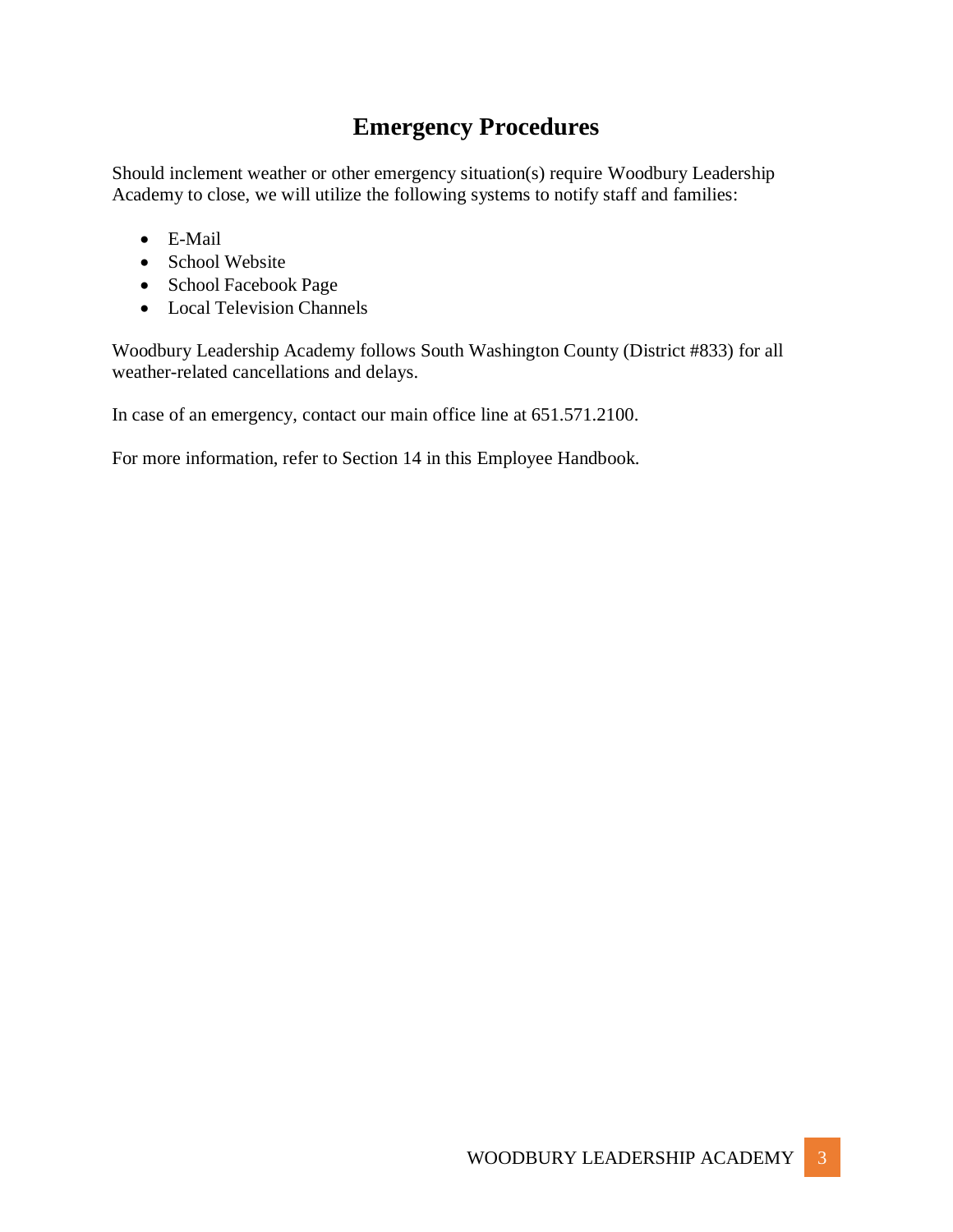# **SECTION 1 PREAMBLE AND DEFINITIONS**

#### **About this Handbook**

The purpose of this handbook is to serve as a reference of all employees as they complete their responsibilities at Woodbury Leadership Academy (WLA). Employees are encouraged to refer to this handbook on a periodic basis to learn more about our school and to ensure that you are meeting the expectations established by the school's policies and procedures. If you have any questions regarding this handbook, contact an administrator or direct supervisor.

**Disclaimer**: The contents of this handbook are presented as a matter of information only. The plans, policies and procedures described are not conditions of employment. Woodbury Leadership Academy reserves the right to modify, revoke, suspend, terminate, or change any or all such plans, policies, or procedures, in whole or in part, at any time with or without notice.

#### **Definitions**

- A. **Regular Full-Time Employees**: Employees who are not in a temporary status and who are regularly scheduled to work WLA's full-time schedule. Generally, they are eligible for WLA's benefit package, subject to the terms, conditions, and limitations of each benefit program. Full-time employees work at least 30 hours per week on a regular basis.
- B. **Full-Time Employees Scheduled to Work 10 Months**: Employees who are not in a temporary status and who are regularly scheduled to work WLA's full-time schedule on a 10-month basis (school-year). Generally, they are eligible for WLA's benefit package, subject to the terms, conditions, and limitations of each benefit program.
- C. **Part-Time Employees**: Employees who are not assigned to a temporary status and who are regularly scheduled to work less than 30 hours per week. While they do receive all legally mandated benefits, they are not eligible for all of WLA's other benefit programs.
- D. **Temporary Employees**: Employees who are hired to work full time or part time with the understanding that their employment will be terminated no later than completion of the specific assignment for which they were hired. Employment assignments in this category are of a specific and limited duration. These employees remain at-will employees. Employment beyond any initially stated period does not in any way imply a change in employment status. Temporary employees retain that status until notified of a change. While temporary employees receive all legally mandated benefits, they are not eligible for all of WLA's other benefit programs.
- E. **Exempt Employee**: An exempt employee is engaged in a professional position as defined by Fair Labor Standards Act (FLSA) such as teaching, social work, supervisory/management or administrative work with specifically defined responsibilities. Exempt employees are paid on a salary basis in an amount that complies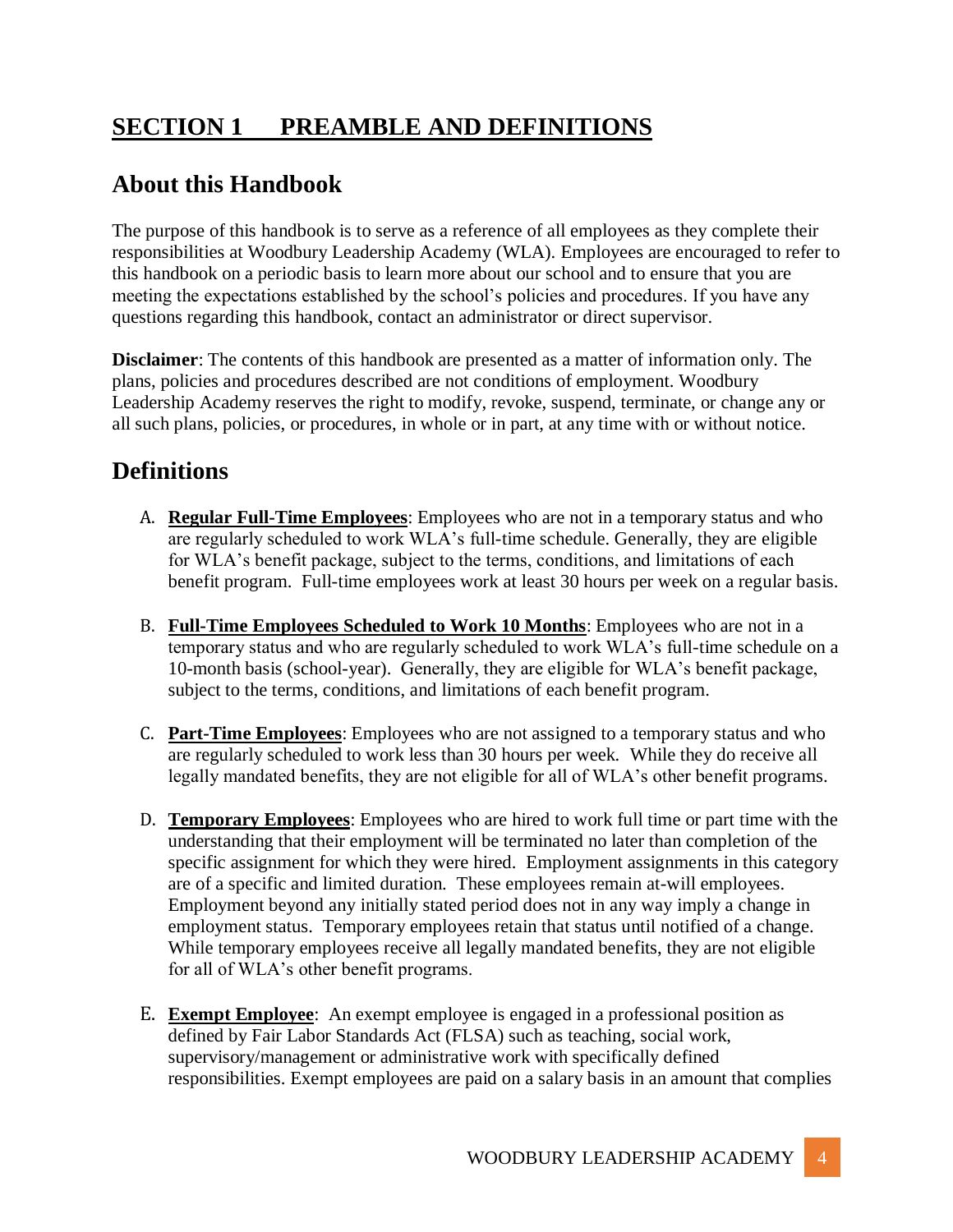with the law regardless of the number of hours worked. Exempt employees do not receive additional compensation for hours worked over 40-hours in a work week.

- F. **Nonexempt Employee:** A nonexempt employee generally works in an area(s) defined by FLSA as more routine with set standards and guidelines, such as technician and clerical. A nonexempt employee is entitled under FLSA to time and one-half their "regular rate" of pay for each hour they actually worked in excess of 40-hours in a work week.
- G. **Supervisor:** Woodbury Leadership Academy will identify the individual employee's supervisor on the employee's job description.
- H. **Administration:** Employees who perform administrative duties.

## **SECTION 2 EMPLOYMENT LAW**

## **Equal Employment Opportunity**

It is the policy of Woodbury Leadership Academy that no person will be illegally discriminated against in employment by reason of their age, race, creed, color, disability, pregnancy, marital status, sex, citizenship, national origin, ancestry, sexual orientation, arrest record, conviction record, military service, membership in the National Guard, state defense force or any other reserve component of the military forces of Minnesota or the United States, political affiliation, use or nonuse of lawful products off the employer's premises during nonworking hours, declining to attend a meeting or to participate in any communication about religious matters or political matters, the authorized use of family or medical leave or worker's compensation benefits, genetic information, or any other factor prohibited by state or federal law.

Reasonable accommodations shall be made for qualified individuals with a disability, unless such accommodations would impose an undue hardship on WLA. A reasonable accommodation is a change or adjustment to job duties or work environment that permits a qualified applicant or employee with a disability to perform the essential functions of a position or enjoy the benefits and privileges of employment compared to those enjoyed by employees without disabilities.

Woodbury Leadership Academy encourages employees to contact their supervisor or Executive Director to address allegations of violation of the policy.

## **Employment of Minors**

No one under 18-years of age will be employed without providing proper proof of their age. Minors will be employed only in accordance with state and federal laws and Woodbury Leadership Academy policies.

#### **Immigration Law Compliance**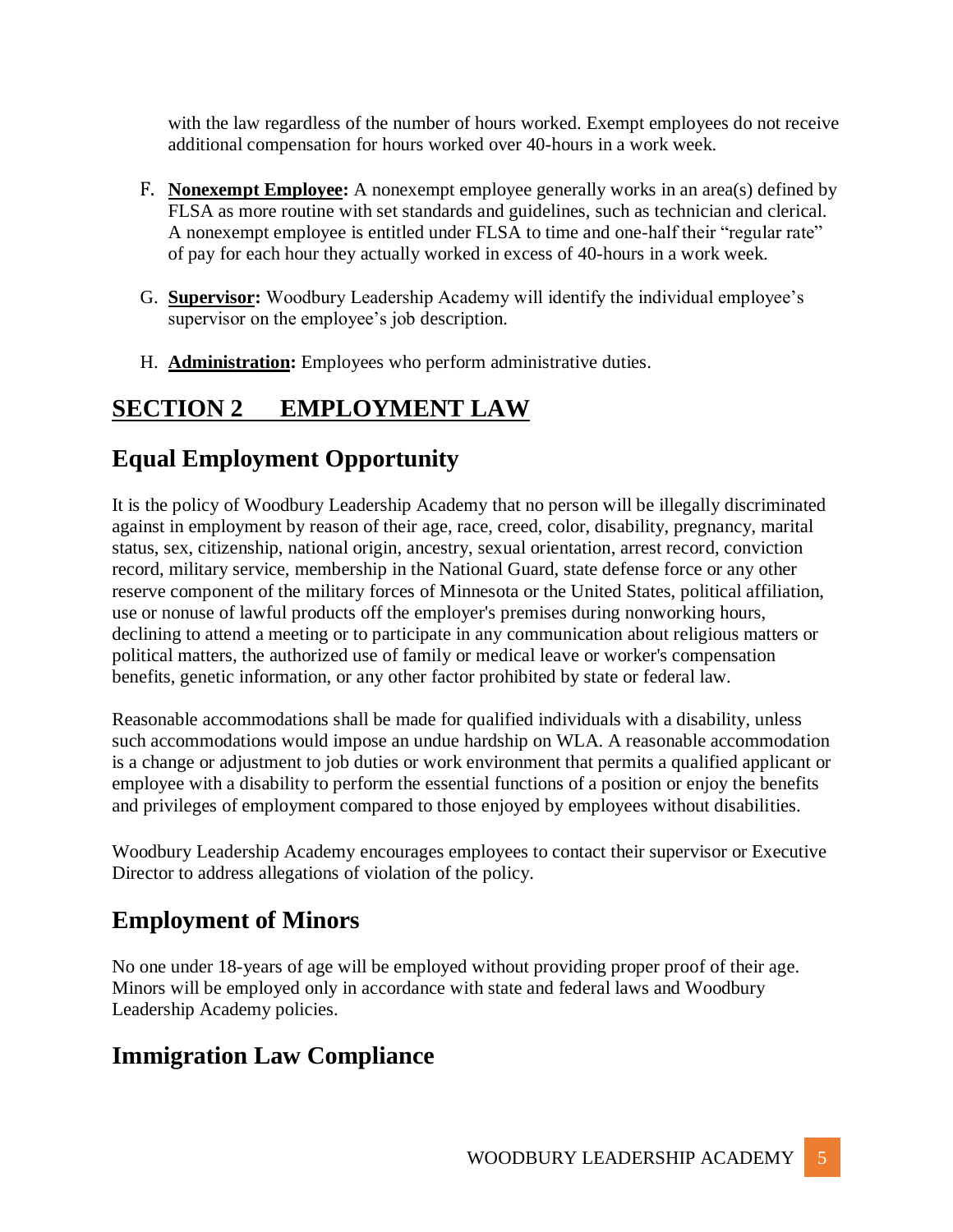Woodbury Leadership Academy is committed to employing only United States citizens and aliens who are authorized to work in the United States. Therefore, in accordance with the Immigration Reform and Control Act of 1986, employees must complete an I-9 form before commencing work and at other times prescribed by applicable law or WLA policy.

#### **Family and Medical Leave Act**

The Family and Medical Leave Act (FMLA) entitles eligible employees of covered employers to take unpaid, job-protected leave for specified family and medical reasons.

It is the policy of Woodbury Leadership Academy to grant up to 12-weeks of family and medical leave during any 12-month period to eligible employees, or 26-weeks if leave is taken to provide care for qualifying family members injured during active military service. Refer to WLA Policy for more information.

Woodbury Leadership Academy fully complies with the provisions of FMLA. A fact sheet, that provides general information about which employers are covered by the FMLA, is available at https://www.dol.gov/whd/fmla/fact\_sheets.htm.

#### **Discrimination and Harassment**

Woodbury Leadership Academy is committed to providing a work environment that is free of discrimination and unlawful harassment. WLA prohibits discrimination and harassment based on race, color, creed, religion, national origin, sex, mental or physical disability, age, sexual orientation, marital status, familial status, public assistance, or any other class protected under applicable state or federal law.

This policy applies to all employees, whether related to conduct engaged in by fellow employees, supervisors, or someone not directly connected to WLA (e.g., outside vendors, consultants, clients, etc.). WLA will make every reasonable effort to prevent violations of this policy and to ensure that its entire population is familiar with this policy and that every complaint received will be investigated and resolved appropriately. WLA encourages reporting of all perceived incidents of harassment, regardless of who the offender may be. Every employee is encouraged to raise any questions or concerns with their supervisor or Executive Director.

Any employee who engages in harassment, who permits employees under their supervision to engage in such harassment, or who retaliates or permits retaliation against an employee who reports such harassment will be deemed to have engaged in misconduct and shall be subject to remedial action which may include discipline or termination of employment. Refer to WLA policy for definitions, examples, enforcement/reporting procedures, and comments on retaliation.

## **Workplace Disability**

WLA makes every effort to ensure that qualified individuals with a physical or mental disability are not discriminated against in any terms, conditions, or privileges of employment. The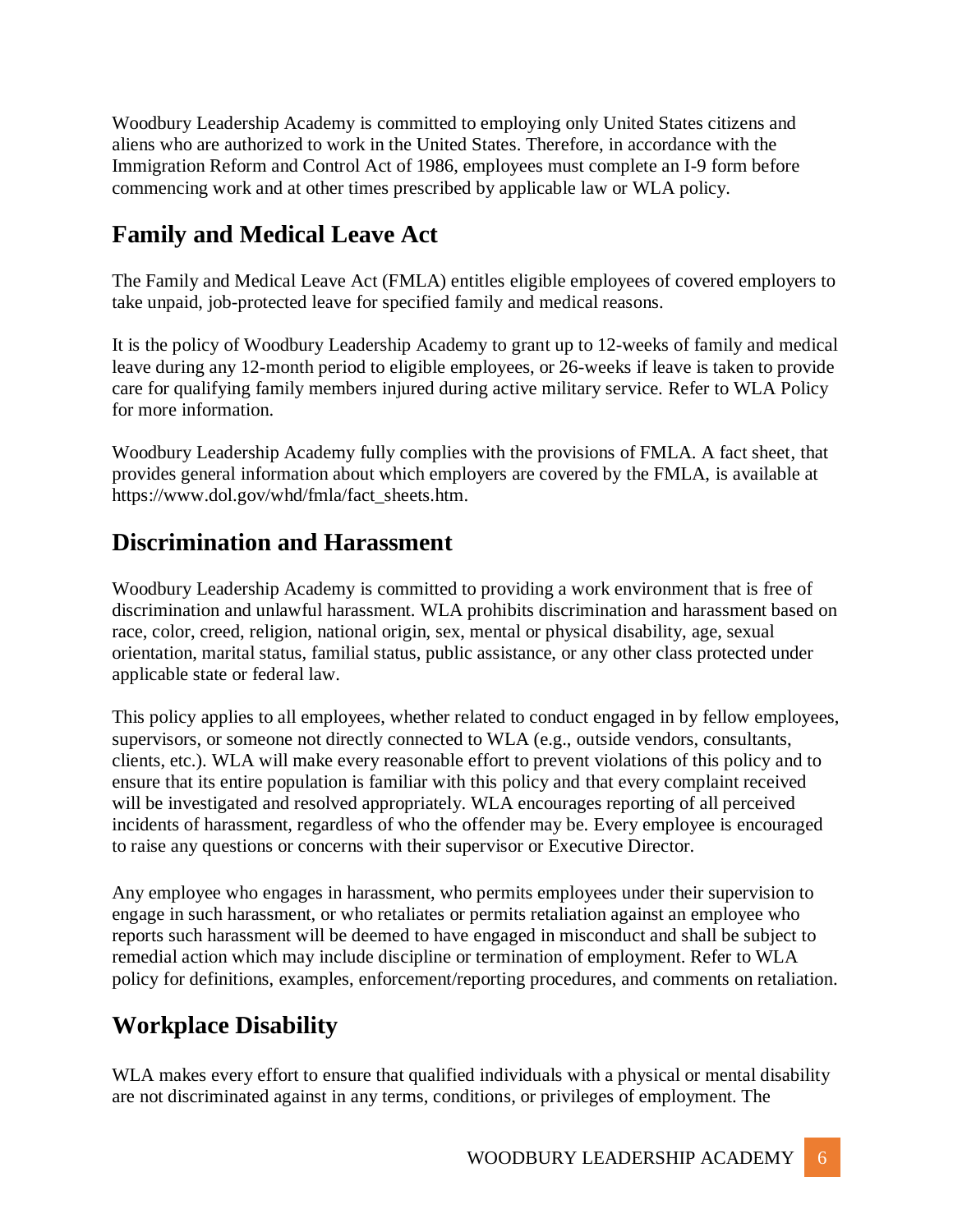American with Disabilities Act and the Minnesota Human Rights Act requires employers to provide reasonable accommodations to qualified individuals with known disabilities in all aspects of employment, unless the accommodation would cause an undue hardship to WLA.

WLA is committed to providing equal opportunity to qualified individuals with disabilities. Employees or job applicants in need of accommodation should make a request to the Executive Director, who will consult with you concerning the type of accommodation required. To determine the appropriate accommodation, WLA may need to obtain additional information from your physician or other medical professional. WLA is committed to providing a reasonable accommodation to such individuals so they can perform the essential functions of a job, unless the accommodation would create undue hardship to WLA. Refer to WLA Policy for more information.

# **SECTION 3 GENERAL EMPLOYMENT PRACTICES AND EXPECTATIONS**

## **At-will Employment**

At-will employment is a term used in U.S. Labor Law for contractual relationships in which an employee can be dismissed by an employer for any reason (that is, without having to establish "just cause" for termination), and without warning, as long as the reason is not illegal.

Woodbury Leadership Academy employees are at-will. WLA can dismiss an employee for any reason and without warning. The employee may also terminate their employment for any reason and without warning. This policy of at-will employment is the sole and entire agreement between WLA and all of its employees as to the duration of the employment and the circumstances under which employment may be terminated.

**Disclaimer:** No implied contract concerning any employment related decision or term, or condition of employment can be established by any other statement, conduct, policy or practice in this handbook or any other document provided to employees. Nothing in this Employee Handbook shall be interpreted to be in conflict with or to eliminate or modify in any way the employment-at-will relationship with WLA.

# **Termination of Employment**

Termination of employment is an inevitable part of personnel activity within any organization, and many of the reasons for termination are routine. Below are examples of some of the most common circumstances under which employment is terminated:

- Resignation: Voluntary employment termination initiated by an employee.
- Discharge: Involuntary employment termination initiated by the organization.
- Layoff: Involuntary employment termination initiated by the organization for nondisciplinary reasons.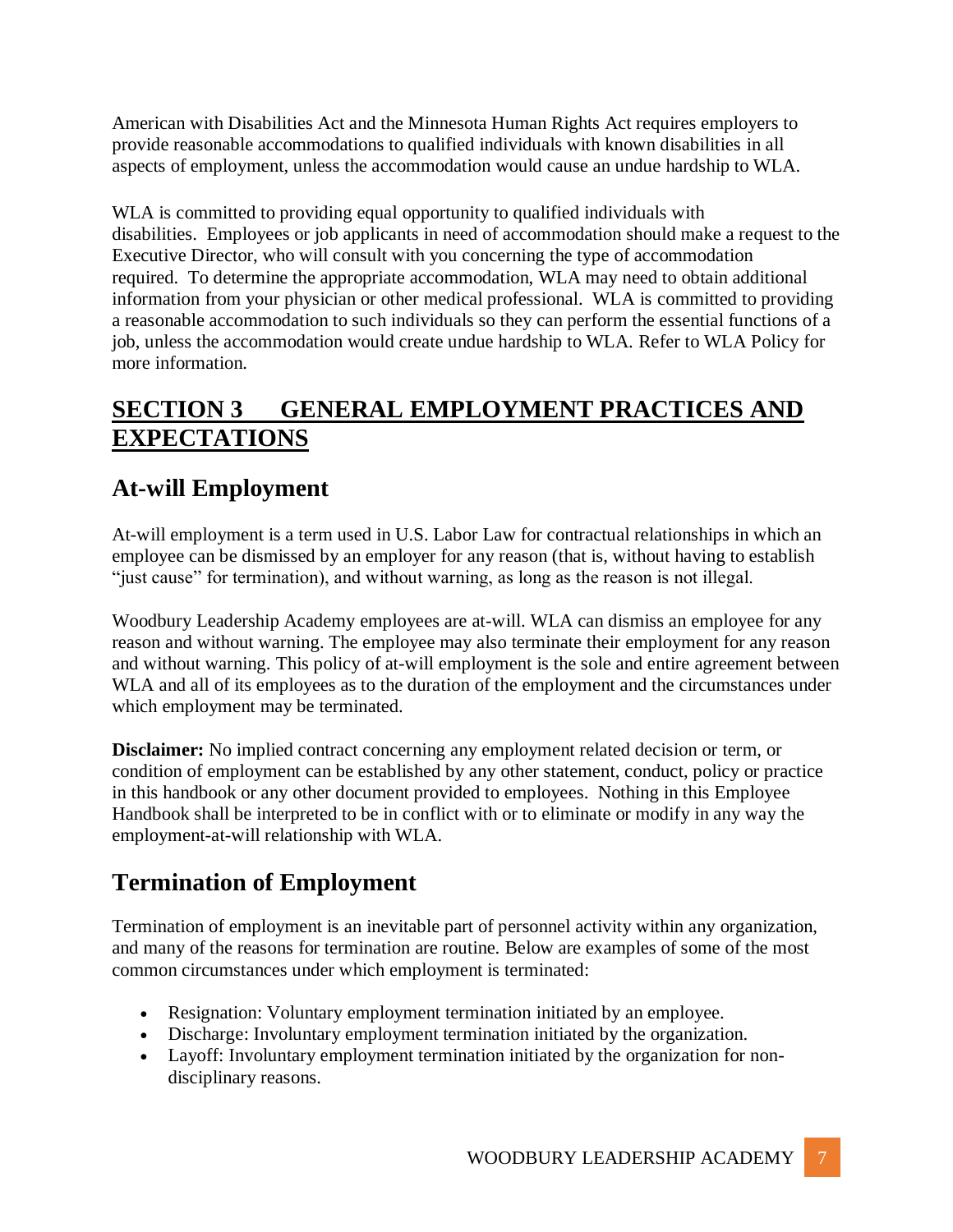# **Resignation**

Resignation is a voluntary act initiated by the employee to terminate employment with WLA. Although advance notice is not required, WLA requests four (4) weeks' notice from teachers and at least two-weeks written notice of resignation from all other employees. Accrued Paid Time Off (PTO) is only payable to those employees that provide a minimum a two-week written notice. WLA reserves the right to pay an employee for the notice period and not require the employee to provide any further services.

If possible, prior to an employee's departure, an exit interview will be scheduled to discuss the reasons for resignation and the effect of the resignation on benefits.

#### **Access to Personnel Files and Personnel Changes**

WLA maintains a personnel file for each employee. The personnel file includes such information as the employee's job application, resume, records of training, documentation of performance appraisals and salary increases, and other employment records.

Personnel files are the property of WLA, and access to the information they contain is restricted to individuals other than the employee who is the subject of the personnel data. Generally, only supervisors or management of WLA who have a legitimate reason to review information in a file are allowed to do so.

Employees who wish to review their own file should contact the Executive Director. With written advance notice, employees may review their own personnel files within five working days of the WLA receipt of the written notice. The files may be reviewed in WLA's offices and in the presence of the Executive Director.

If an employee disputes any of the specific information contained in his or her personnel file, there are two different courses of action that may be taken: (1) the employee may seek management's agreement to revise or remove the disputed information, which may or may not be granted; or (2) if no agreement is reached to revise or remove the disputed information, the employee may submit a written statement specifically listing the disputed information and explaining his or her position on the information in question. This statement will be included within the personnel file.

In the state of Minnesota, employees have various legal rights and remedies related to the contents of their personnel files. As an employee these rights extend to you and include the opportunity to:

- Review the contents of your personnel file, upon written request to the Executive Director, once every six months as an active employee and once each year after termination of your employment for as long as the record(s) are maintained. Requests will be honored within five (5) business days.
- Receive a copy of the contents of your personnel file, upon written request to the Executive Director and,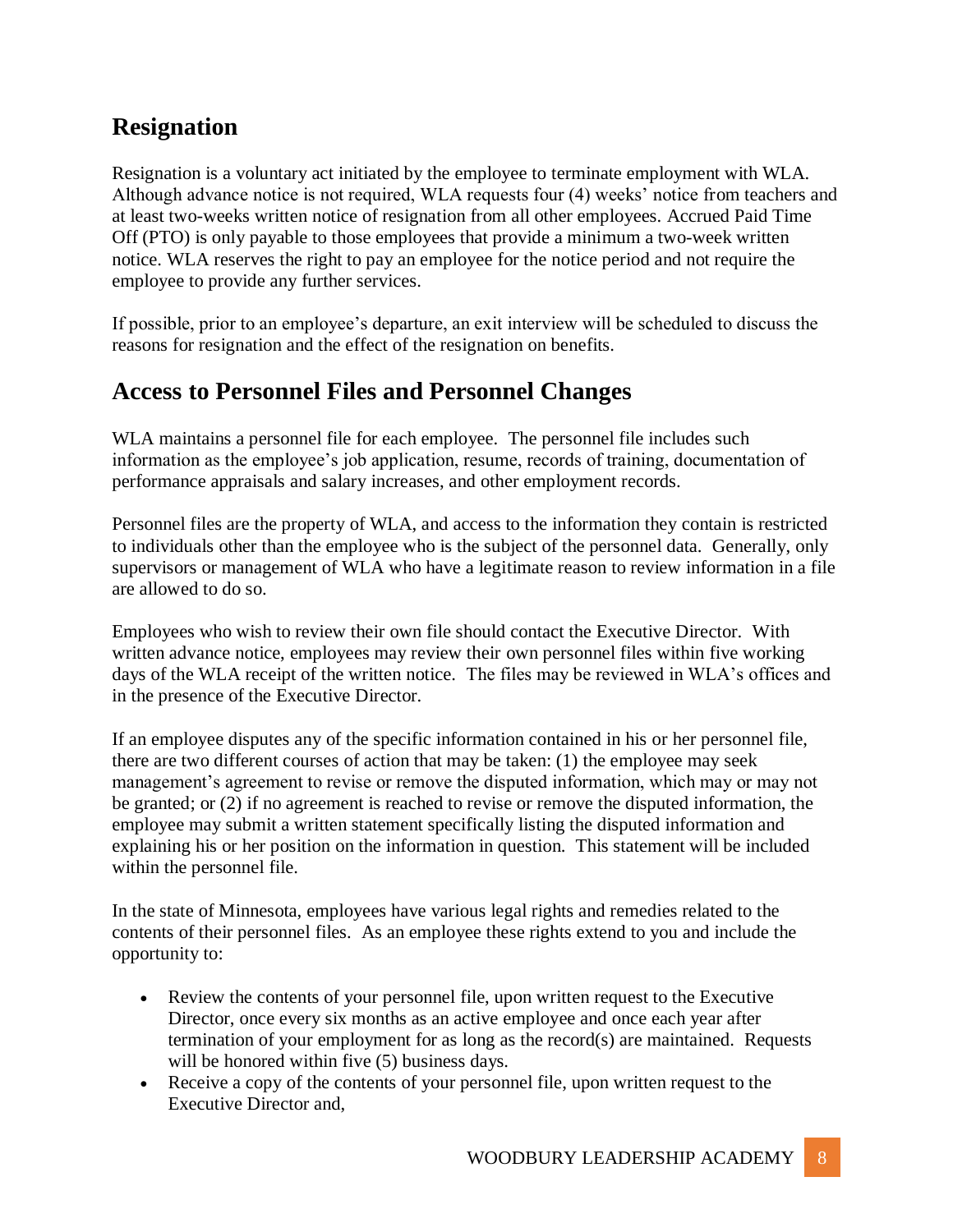• Dispute information that is contained in your file and request that the information be removed. If WLA does not agree with your request to have the information removed, you have the opportunity to include a statement that outlines your position.

WLA also has obligations associated with this law and may not:

- Use information from your personnel file that was intentionally omitted during your review in a civil or administrative proceeding and,
- Retaliate against you for exercising your rights with respect to your personnel file.
- Disclose personnel data that is not in compliance with the Minnesota Government Data Practices Act.

It is the responsibility of each employee to promptly notify WLA of any changes in personnel data. Personal mailing addresses, telephone numbers, individuals to be contacted in the event of an emergency, educational accomplishment, and other such status reports should be accurate and current at all times. If any personnel data has changed notify the Executive Director. Refer to WLA Policy for more information.

## **Attendance and Punctuality**

Regular attendance and punctuality are very important at WLA. WLA expects employees to be reliable and to be punctual in reporting for scheduled work. Absenteeism and tardiness place a burden on other employees and on regular daily routines. In the instances when employees cannot avoid being late to work or are unable to work as scheduled, they are required to notify their supervisor or Executive Director as soon as possible in advance of the anticipated tardiness or absence.

If an employee is absent for a prolonged period of time due to illness, a statement from a physician may be required before the employee is permitted to return to work. Employees who are absent from work for three consecutive days without giving proper notices to their supervisor or Executive Director will be considered to have voluntarily resigned.

Poor attendance and excessive tardiness are disruptive, and may lead to disciplinary action, up to and including termination of employment.

# **Communications**

Woodbury Leadership Academy is committed to providing technology resources that allow employees to communicate effectively with all employees in the school. In the school's effort to maintain current technology practices, more responsibility and cooperation is required of employees to use the following core software programs and technology resources.

#### **A. Use of Phone Systems**

Personal use of cell phones and telephones for outgoing calls is not permitted except during breaks. Employees must not use WLA cell phones or telephones for personal long-distance and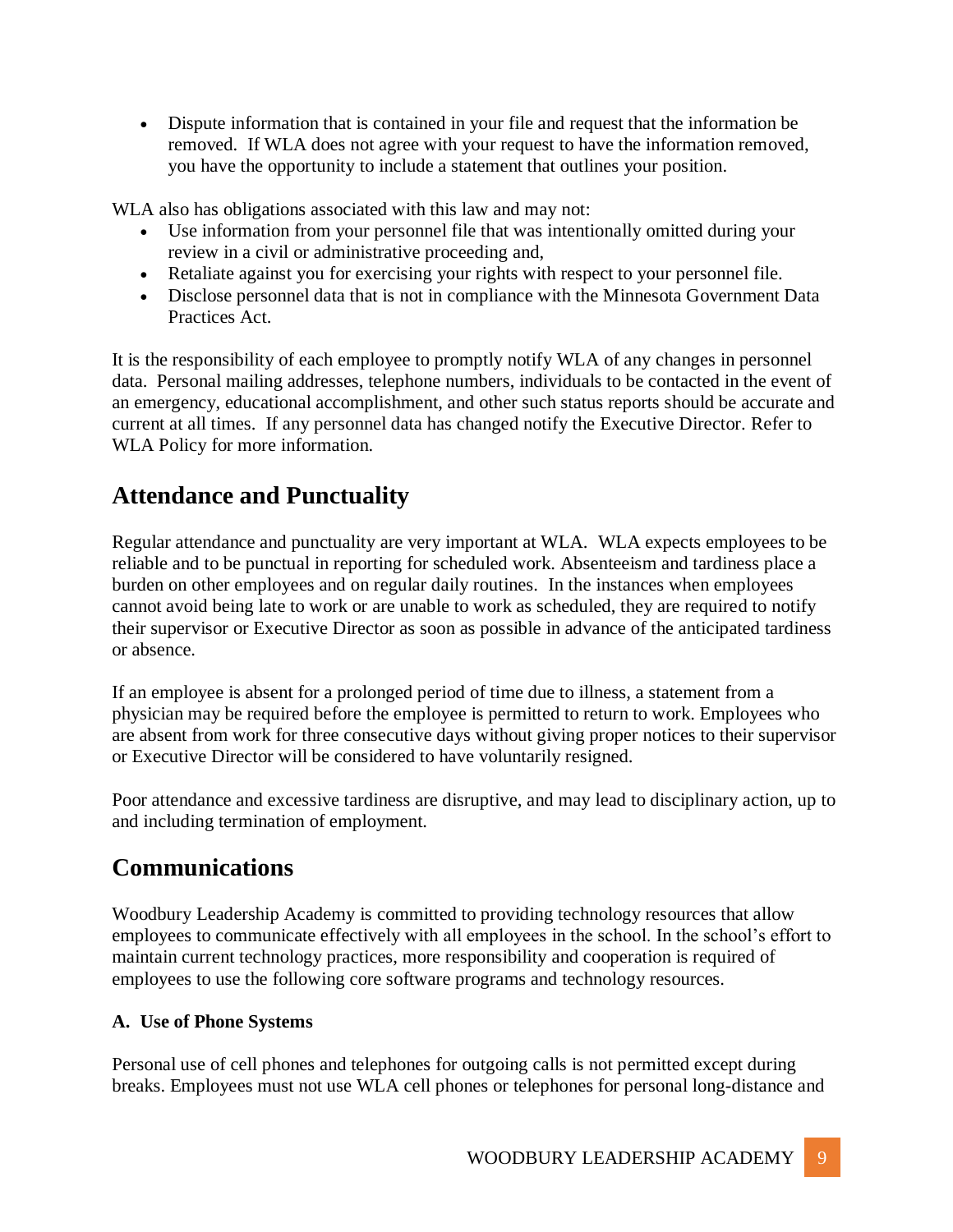toll calls. Employees will be required to reimburse Woodbury Leadership Academy for any charges resulting from their personal use while using a WLA cell phone or telephone.

To ensure effective telephone communications, employees must always use the approved greeting and speak in a courteous and professional manner. Please confirm information received from the caller and hang up only after the caller has done so.

#### **B. Electronic Communication**

Electronic communications are protected by the same laws and policies and are subject to the same limitations as other types of media. When creating, using or storing messages on the network, the user should consider both the personal ramifications and the impact on the school should the messages be disclosed or released to other parties. Extreme caution should be used when committing confidential information to the electronic messages, as confidentiality cannot be guaranteed.

Woodbury Leadership Academy may review email logs and/or messages at its discretion. Because all computer hardware, digital communication devices and software belong to the school, users have no reasonable expectation of privacy, including the use of email, text-message and other forms of digital communications, e.g. voicemail, Twitter™, Facebook™, etc. The use of the District's technology and electronic resources is a privilege which may be revoked at any time.

Electronic mail transmissions and other use of the school's electronic communications systems or devices by employees shall not be considered confidential and may be monitored at any time by designated staff to ensure appropriate use. This monitoring may include, but is not limited by enumeration to, activity logging, virus scanning, and content scanning. Participation in computer mediated conversation/discussion forums for instructional purposes must be approved by the administration. External electronic storage devices are subject to monitoring if used with the school's resources.

#### **1. Personal Use**

While technology and internet usage are intended for job and education related activities, incidental and occasional brief personal use is permitted within reasonable limits. Personal use of technology and internet usage should occur only on break periods.

#### **2. Prohibited Communications**

Woodbury Leadership Academy strives to maintain a workplace free of harassment and sensitive to the diversity of its employees and students. Therefore, WLA prohibits the use of computers, the Internet and the email system in ways that are disruptive, offensive to others, discriminatory, obscene, threatening, harassing, or intimidating. For example, the display or transmission of sexually explicit images, messages, and cartoons is not allowed. Other such misuse includes, but is not limited to, ethnic slurs, racial comments, gender-specific comments, off-color jokes, or anything that may be construed as harassment. Email may not be used to solicit others for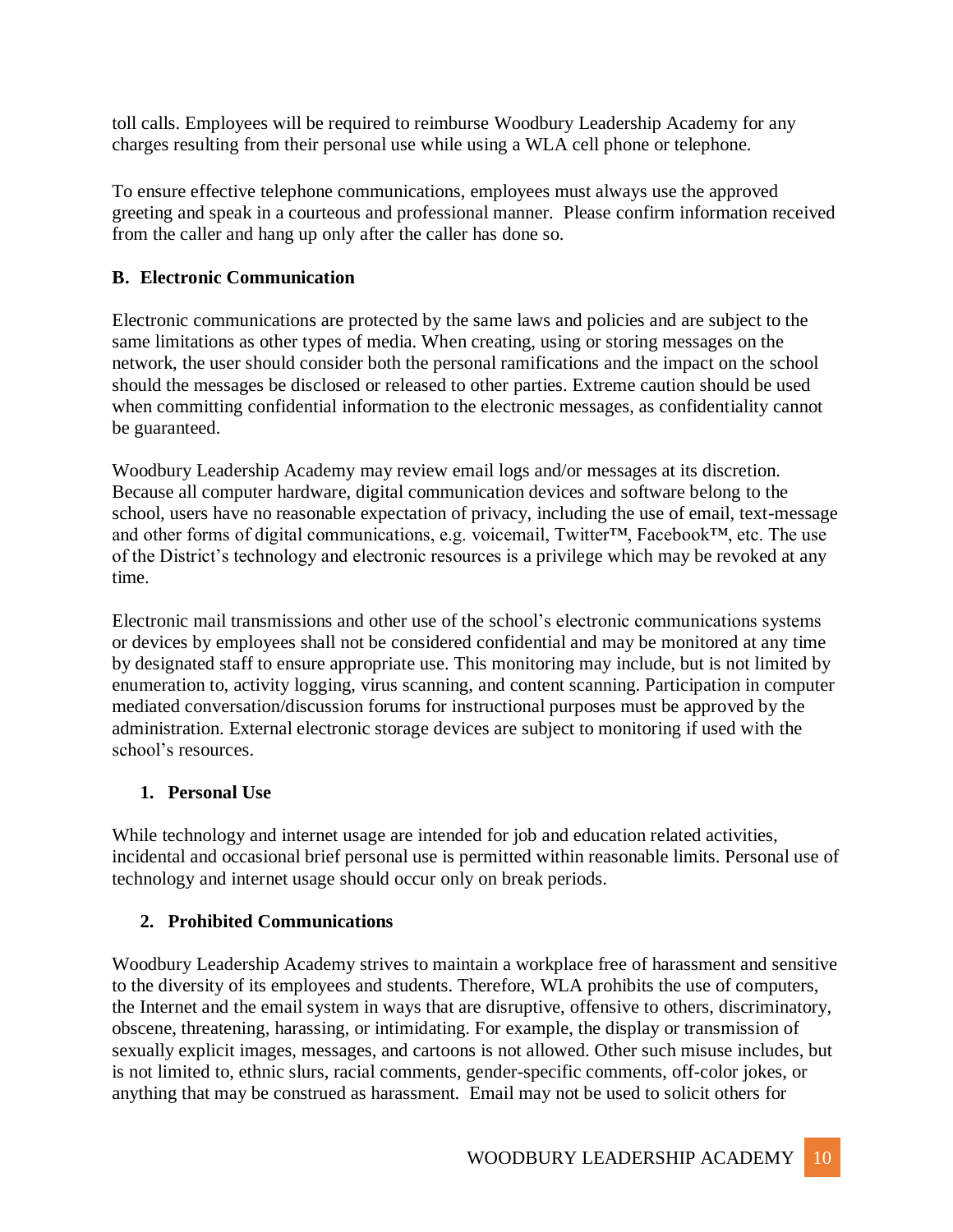commercial ventures, religious or political causes, outside organizations, or other non-business matters.

#### **3. Anti-Virus Precautions**

Employees should take all anti-virus precautions available to them and prescribed by WLA. Employees should not attempt to bypass or disable any anti-virus precautions installed on Woodbury Leadership Academy's computers. Questions regarding anti-virus precautions can be directed to the technology committee or administration.

#### **4. Consequences for Violations**

Abuse of the computer, Internet and email system access provided by Woodbury Leadership Academy will result in disciplinary action, up to and including termination of employment. Employees may also be held personally liable for any violations of this policy. Employees should immediately notify their supervisor or Executive Director upon learning of violation.

The equipment and technology provided to WLA employees remain at all times the property of WLA. To ensure compliance with this policy, computer, Internet and email usage may be monitored by WLA. As such, WLA reserves the right to monitor Internet traffic, and retrieve and read any data composed, sent, or received through our computers and stored in our computer systems. All data that is composed, transmitted, or received via the computer system is considered to be part of the official records of WLA and, as such, is subject to disclosure to law enforcement or other third parties.

#### **C. Electronic Media**

"Electronic media" includes all forms of social media, such as, but not limited by enumeration to, the following: text messaging, instant messaging, electronic mail (email), Web logs (blogs), electronic forums (chat rooms), video sharing Websites (e.g., YouTube™), editorial comments posted on the Internet, and social network sites (e.g., Facebook™, MySpace™, Twitter™, LinkedIn™), and all forms of telecommunication such as landlines, cell phones, and web-based applications.

Employees should refrain from using social network sites while on work time or on equipment we provide, unless it is work-related, as authorized by the Executive Director. Refrain from using Woodbury Leadership Academy's email addresses to register on social networks, blogs or other online tools utilized for personal use.

Employees should not speak on WLA's behalf through electronic media without written approval from the administration. All electronic media inquiries should be directed to the administration.

Woodbury Leadership Academy prohibits taking negative action against any employee for reporting a possible deviation from this policy or for cooperating in an investigation. Any employee who retaliates against another employee for reporting a possible deviation from this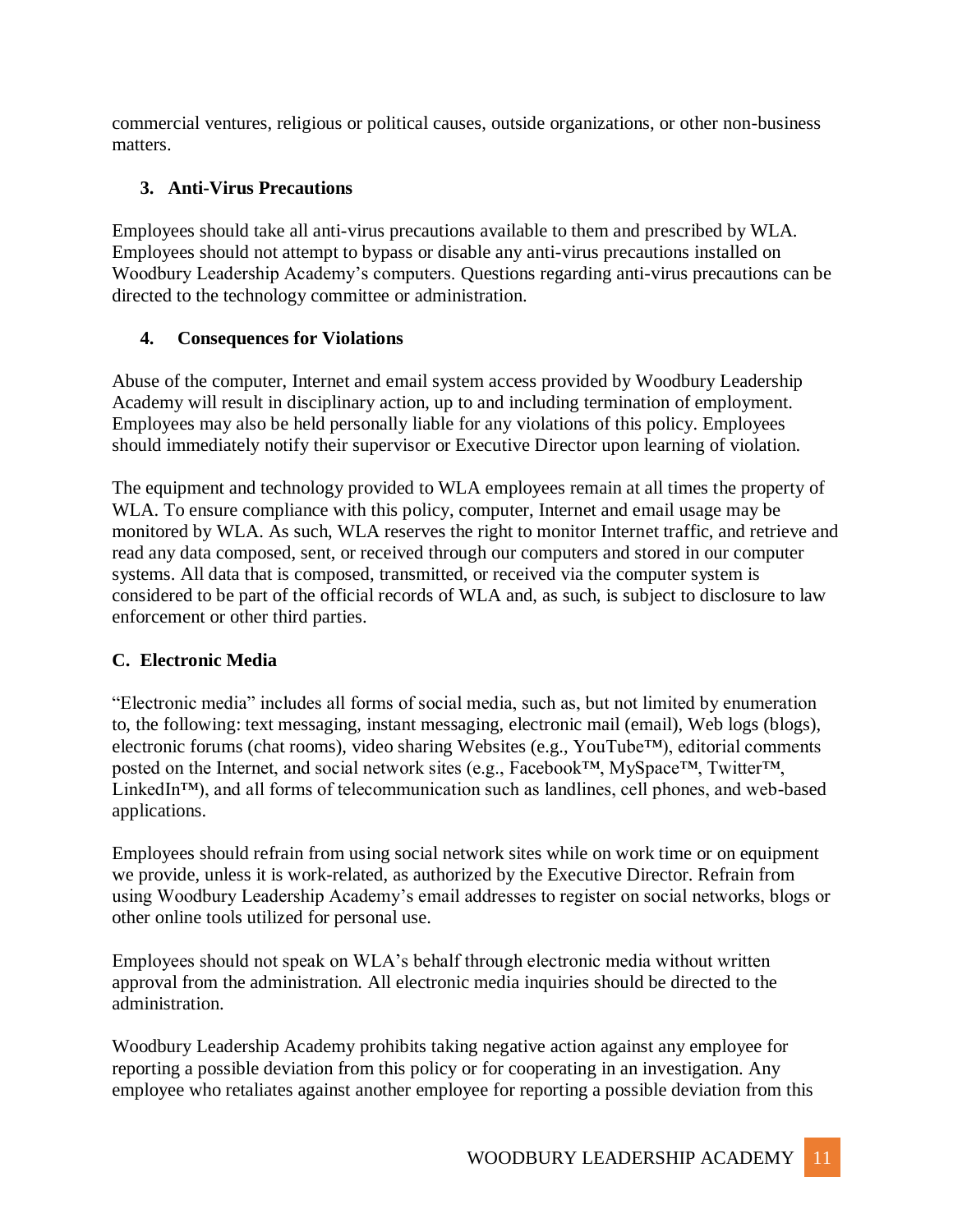policy or for cooperating in an investigation will be subject to disciplinary action, up to and including termination.

#### **D. Limited Electronic Communication with Students**

Authorized Personnel may communicate through electronic media with students who are currently enrolled in Woodbury Leadership Academy only within the following guidelines:

- **1.** The employee shall limit communications to matters within the scope of the employee's professional responsibilities (e.g., for classroom teachers, matters relating to class work, homework, and tests).
- **2.** If an employee receives an unsolicited electronic contact from a student that is not within the employee's professional responsibilities (e.g., for classroom teachers, matters relating to class work, homework, and tests), the employee shall not respond to the student using any electronic media except to address a health or safety emergency.
- **3.** The employee is prohibited from communicating with students through a personal social network page; the employee must create a separate social network page ("professional page") for this purpose. The employee must enable administration and parents to access the employee's professional page.
- **4.** Upon request from administration, an employee will provide the phone number(s), social network site(s), or other information regarding the method(s) of electronic media the employee uses to communicate with any one or more currently-enrolled students.
- **5.** The employee continues to be subject to applicable state and federal laws, local policies, administrative regulations, including:
	- **a.** Prohibitions against soliciting or engaging in sexual conduct or a romantic relationship with a student.
	- **b.** Confidentiality of student records.
	- **c.** Confidentiality of other District records, including educator evaluations, credit card numbers, and private email addresses.
	- **d.** Upon written request from a parent, the employee shall discontinue communicating with the parent's minor student through email, text messaging, instant messaging, or any other form of one-to-one communication.
	- **e.** An employee may request an exception from one or more of the limitations above by submitting a written request to the Executive Director.

# **Copyrights**

A variety of machines and equipment for reproducing materials to assist staff in carrying out their educational assignments are available to staff in both the school and home setting. Infringement on copyrighted material, whether prose, poetry, graphic images, music audiotapes, video or computer-programmed materials, is a serious offense against federal law, a violation of policy and contrary to ethical standards required of staff. All reproduction of copyrighted material shall be conducted strictly in accordance with applicable provisions of law. Unless otherwise allowed as "fair use" under federal law, permission must be acquired from the copyright owner prior to reproduction of material in any form. Employees are further advised that copyright provisions apply to all forms of digital media.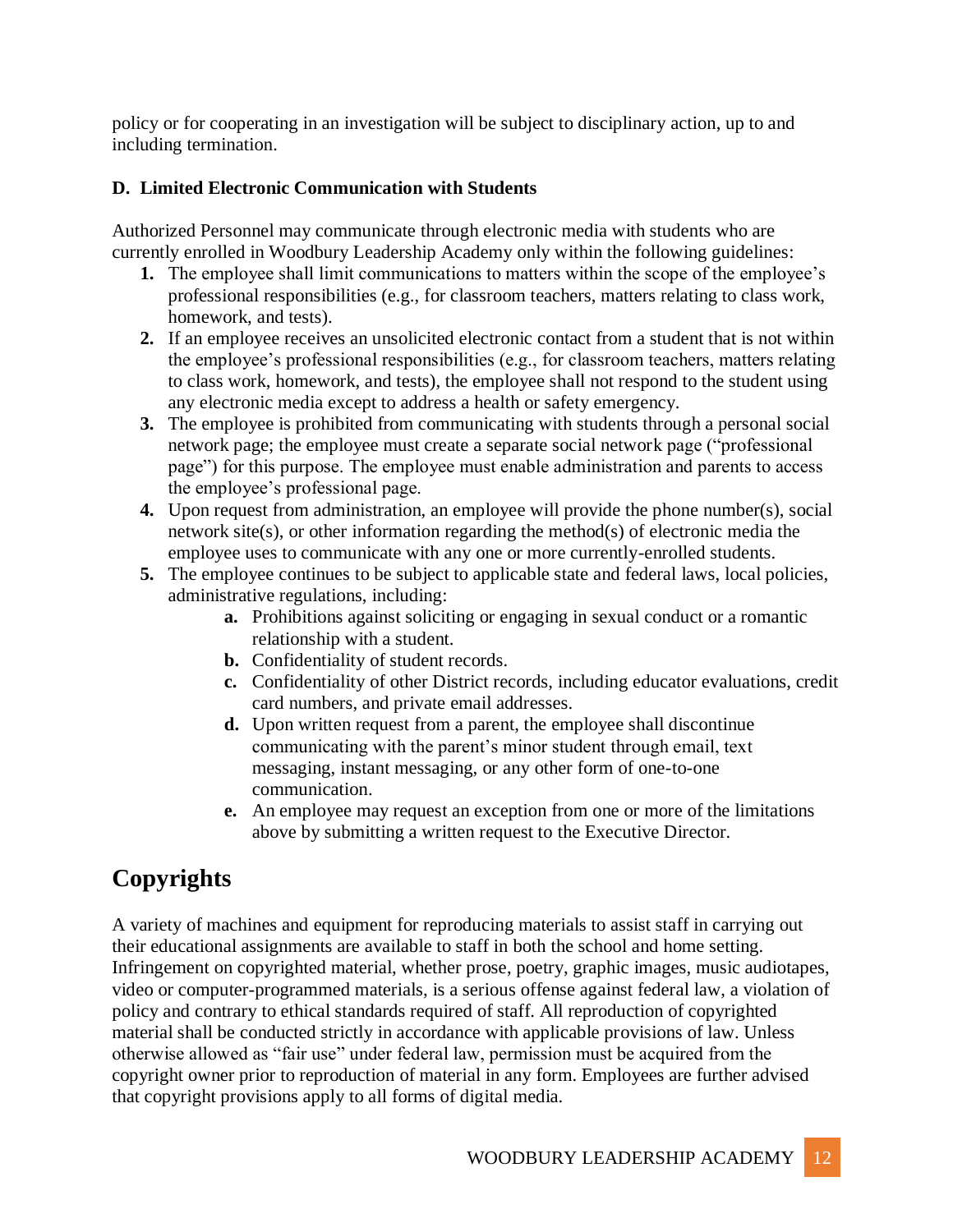Users may not redistribute copyrighted programs or data without the written permission of the copyright holder or designee. Such permission must be specified in the document or must be obtained directly from the copyright holder or designee in accordance with applicable copyright laws, policy, and administrative regulations.

Questions regarding copyright shall be directed to the administration.

## **Conflicts of Interest**

No policy can describe every situation that may constitute a conflict of interest. The purpose of these guidelines is to provide general direction so that you can seek further clarification on issues related to conflicts of interest. Contact the Executive Director if you have any questions about conflicts of interest.

A conflict of interest can generally be described as a situation in which your loyalty is, or may appear to be, divided between self-interest or the interests of a third-party and the interests of WLA. The types of activities and relationships you must avoid include, but are not limited to:

- Accepting, agreeing to accept, or soliciting money or other tangible or intangible benefits in exchange for favorable decisions or actions in the performance of your job or that might appear to influence your decision-making or professional conduct;
- Accepting employment or compensation or engaging in any business or professional activity that might require disclosure of confidential information or trade secrets;
- Accepting employment or compensation that could reasonably be expected to impair your independent judgment in the performance of your duties;
- Accepting a kickback, bribe, substantial gift, or special consideration as a result of any business dealings involving Woodbury Leadership Academy;
- Giving preferential treatment to any person or company in which you, a relative, or a friend has a significant ownership interest or relationship.

You must disclose actual or potential conflicts or any relationships that may create the appearance of a conflict of interest to your supervisor, in writing, as soon as you become aware of them so that safeguards can be established to protect all parties. Failure to make required disclosures or resolve conflicts of interest satisfactorily can result in discipline up to and including termination of employment.

# **Drug-, Alcohol- and Tobacco-Free Workplace**

Woodbury Leadership Academy is committed to providing a drug-free, healthful, and safe workplace. To promote this goal, employees are required to report to work in appropriate mental and physical condition in order to perform their jobs in a satisfactory manner.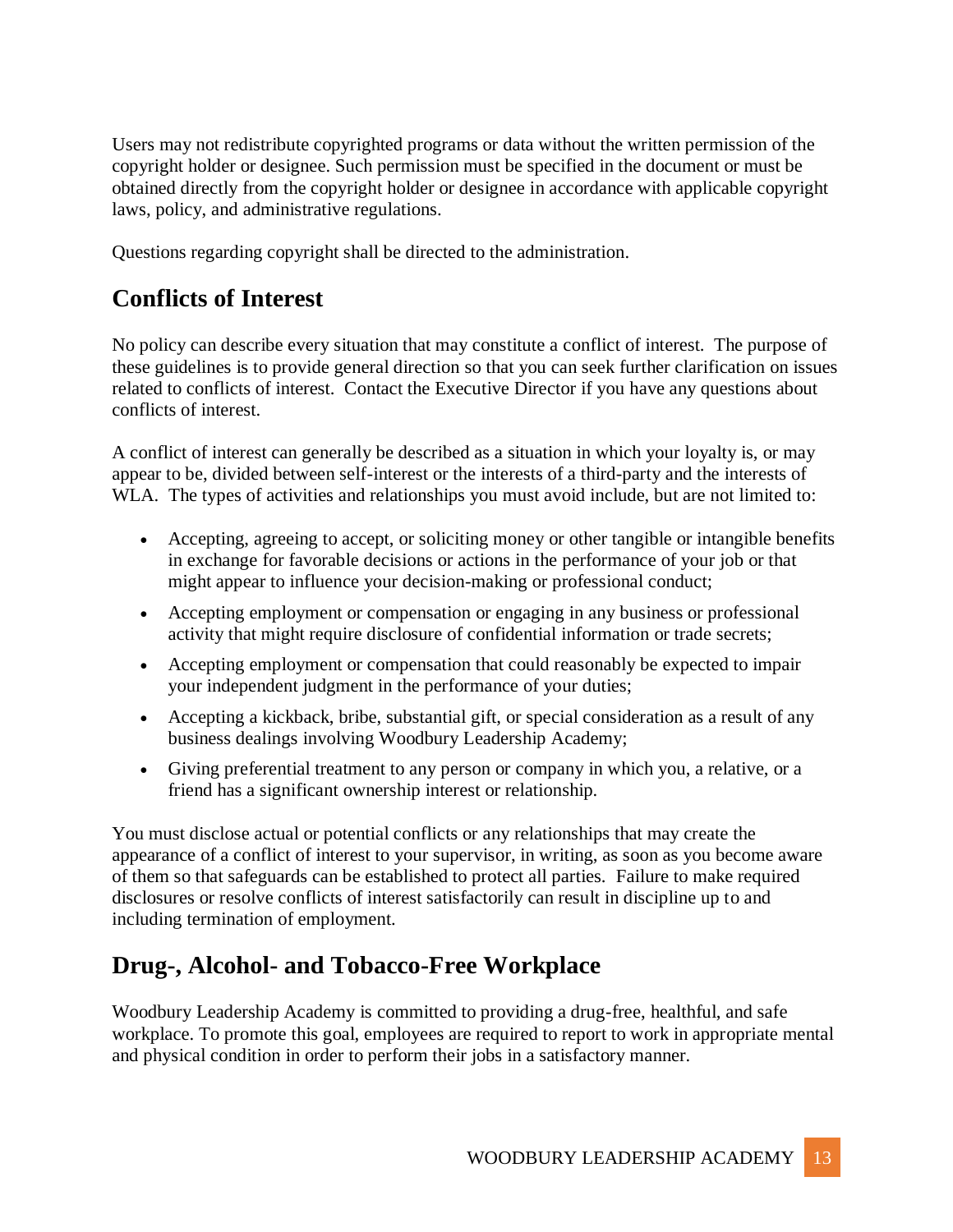Consistent with WLA's commitment to setting a good example for its students, and for promoting a healthy environment, smoking and tobacco usage, including e-cigarettes, and drug use, is absolutely prohibited anywhere on school grounds or anywhere in the vicinity of students. Any employee violating these policies will be subject to disciplinary action, up to and including termination of employment.

## **Employee**

#### **A. Employee Conduct and Rules**

WLA is committed to providing a positive environment for its students and employees. To ensure orderly operations and provide the best possible educational environment, WLA expects employees to conduct themselves in a professional manner, reflecting positively in the school, with staff, and customers.

It is not possible to list all the forms of behavior that are considered acceptable in the workplace. The following are examples of infractions of rules of conduct that may result in disciplinary action, up to and including termination of employment:

- Fighting or threatening violence in the workplace
- Inappropriate or unprofessional conduct. For teaching staff, this includes, but is not limited to violation of any provision of the Minnesota Code of Ethics for Teachers.
- Negligence or improper conduct leading to damage of employer-owned or customerowned property
- Insubordination
- Excessive absenteeism or any absence without notice
- Unauthorized absence from work area during the workday
- Violation of personnel policies
- Dishonesty in matters related to employment at WLA
- Failure to maintain confidentiality of school or student information

This list does not nor is it intended to abrogate the at-will employment relationship between WLA and its employees and either WLA or the employee, may terminate that relationship at any time, with or without cause, and with or without advance notice.

#### **B. Employee Concerns and Suggestions**

WLA is committed to providing the best possible working environment for its employees and the best possible learning environment for its students. To achieve this goal, WLA realizes that effective communication must take place between employees and management.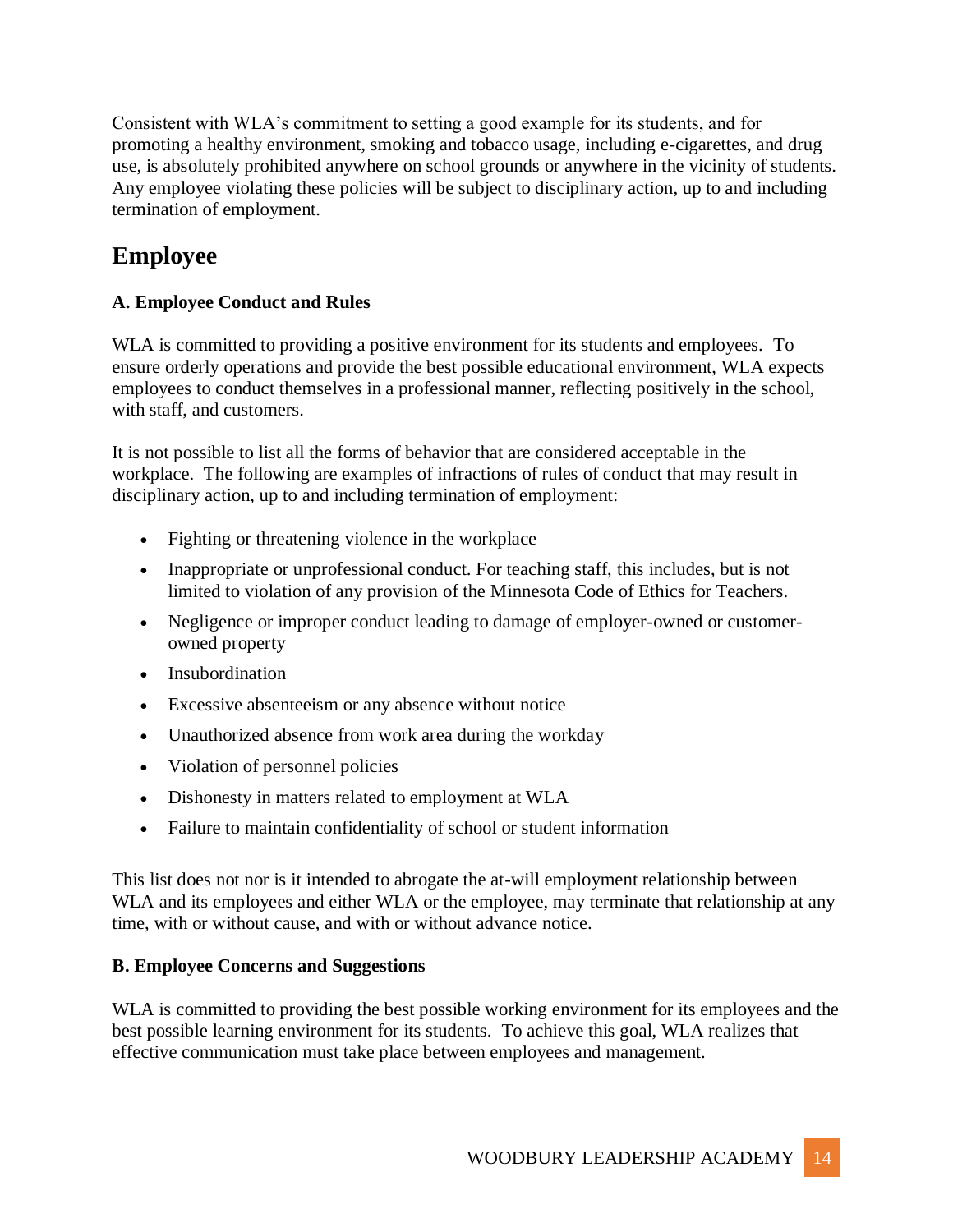Employees are encouraged to discuss their ideas and suggestions about how WLA can better serve both its employees and students. Employees may discuss these ideas and suggestions with their supervisor and/or submit their suggestions in writing to the Executive Director.

In addition, recognizing that on-the-job work experience is the best source of suggestions for improvement in the workplace, management welcomes and solicits ideas from all employees.

#### **C. Employee Relations**

WLA believes that the work conditions, wages, and benefits it offers to its employees are competitive with those offered by other employers in this area and in this industry. If employees have concerns about work conditions or compensation, they are encouraged to voice these concerns openly and directly to their supervisor.

Experience has shown that when employees deal openly and directly with supervisors, communications can be clear and attitudes can be positive. We believe that WLA amply demonstrates its commitment to employees by responding effectively to employee concerns.

#### **D. Employee Performance Evaluation**

The Executive Director and employees are strongly encouraged to discuss job performance and goals regularly on an informal basis. Additional performance evaluations are conducted to provide both the Executive Director and employees the opportunity to discuss job tasks, identify and correct weaknesses, encourage and recognize strengths, and discuss positive, purposeful approaches for meeting goals. Formal reviews for teachers will be conducted in compliance with law. Reviews for staff other than teacher will be conducted on an annual basis.

#### **E. Corrective Action**

WLA expects all employees to perform to the highest level possible. Poor job performance can lead to corrective action up to and including termination of employment.

WLA holds each of its employees to certain work rules and standards of conduct. When an employee deviates from these rules and standards, WLA expects the employee's supervisor to take corrective action.

WLA will attempt to engage in corrective action that is progressive. That is, the action taken in response to a rule infraction or violation of standards typically follows a pattern increasing in seriousness until the infraction or violation is corrected. This progressive corrective action does not, nor is it intended to abrogate the at-will employment relationship between WLA and its employees.

The usual sequence of corrective actions includes an oral warning, a written warning, probation, and finally termination of employment. However, WLA reserves the right to alter the order described above, to skip corrective steps, to eliminate corrective steps or to create new or additional corrective steps depending on the facts and circumstances of each individual case.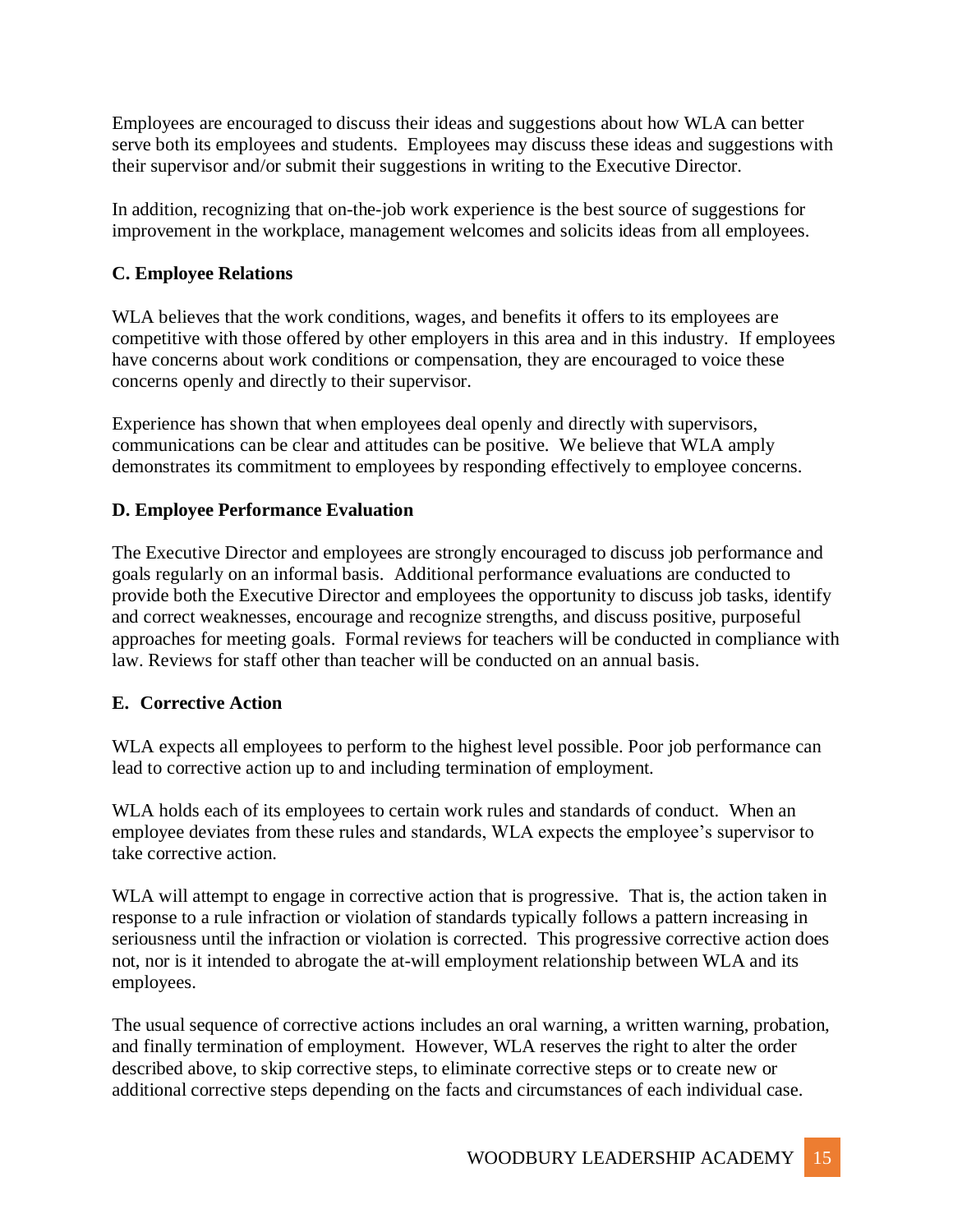In choosing the appropriate corrective action WLA may consider any number of factors including, the seriousness of conduct, history of misconduct, employment record, length of employment, the strength of evidence against the employee, ability to correct the conduct, attitude about the conduct, actions WLA has taken for similar conduct by other employees, how the conducts affects WLA this company, its students, families and staff, and other circumstances related to the nature of the misconduct, to your employment with this WLA and the effect of the misconduct on WLA.

Though committed to a progressive approach to corrective action, WLA considers certain rule infractions and violations of standards as grounds for immediate termination of employment. These include but are not limited to: theft, insubordinate behavior, vandalism or destruction of WLA property, being on WLA property during non-business hours without authorization, the use of WLA equipment and/or WLA vehicles without prior authorization, untruthfulness about personal work history, skills, or training, divulging non-public data about WLA students, families, staff, business practices, and misrepresentations of WLA to the general public, or an employee.

Employees must remember that employment with WLA is at-will and is at the mutual consent of the employee and WLA. As a result, WLA reserves its right to terminate your employment at any time, for any lawful reason including reasons not listed above. You will also have the right to end your employment at any time**.** 

# **Employment Applications**

WLA relies upon the accuracy of information contained in the employment application, as well as the accuracy of other data presented throughout the hiring process and employment. Any misrepresentations, falsifications, or material omissions in any of this information or data may result in WLA's exclusion of the individual from further consideration for employment or, if the person has already been hired, termination of employment.

# **Employment Reference Checks**

To ensure that individuals who join WLA are well qualified and have a strong potential to be productive and successful, it is the policy of WLA to check the employment references of all applicants.

The administration will respond to all reference check inquiries from other employers. Responses to such inquiries will provide public data on employees as defined by the Minnesota Government Data Practices Act which may include, but not be limited to, dates of employment, wage rates, and position(s) held. Employees must not respond to reference check inquiries from other employers themselves; all such inquiries should be referred to the administration. Refer to WLA Policy for more information.

## **Incident Reports**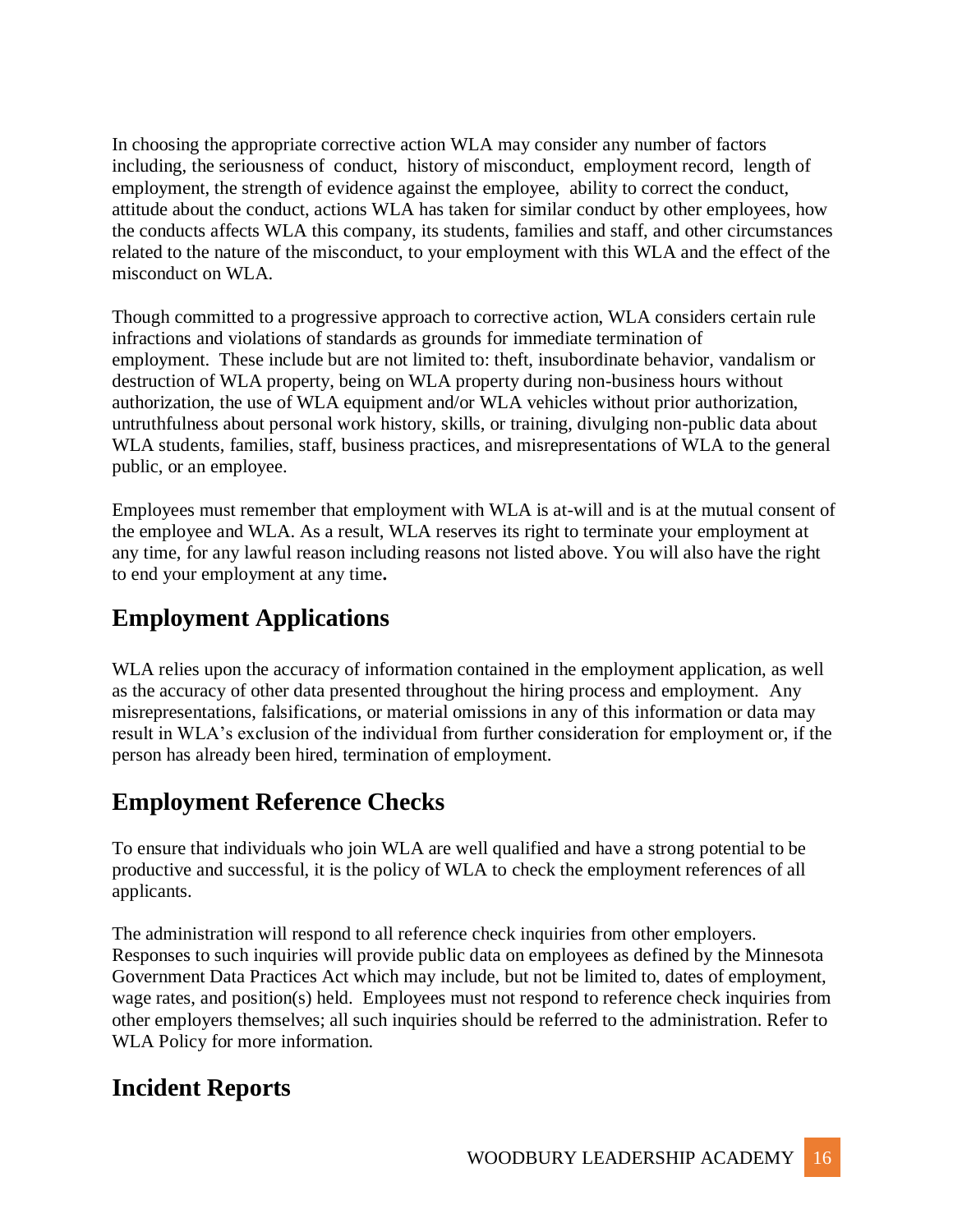#### **A. Workplace Violence and Bullying Prohibition**

Woodbury Leadership Academy is committed to preventing workplace violence and to maintaining a safe work environment. All employees, clients, students and others should be treated with courtesy and respect at all times. Employees are expected to refrain from fighting, "horseplay" or other conduct that may be dangerous to others. Physical, verbal and emotional threats will not be tolerated.

Indirect or direct threats of violence, incidents of actual violence and suspicious individuals or activities must be reported as soon as possible to a supervisor, a member of senior management or Human Resources. When reporting a threat or incident of violence, the employee should be as specific and detailed as possible. Employees should not place themselves in peril, nor should they attempt to intercede during an incident. Refer to WLA Policy for more information.

Reporting Procedure: An employee who is the victim of violence, believes they has been threatened with violence, or witnesses an act or threat of violence towards anyone else shall take the following steps:

**1.** If an emergency exists and the situation is one of immediate danger, the employee shall contact the local law enforcement by dialing 9-1-1, and may take whatever emergency steps are available and appropriate to protect him/herself from immediate harm, such as leaving the area.

**2.** If the situation is not one of immediate danger, the employee shall report the incident to the appropriate supervisor or Executive Director as soon as possible. Anyone found to be responsible for threats of or actual violence or other conduct that is in violation of these guidelines will be subject to prompt disciplinary action up to and including termination of employment.

An employee who has received a restraining order, temporary or permanent, against an individual, who may impact the employee at work [e.g. verbal or physical contact or proximity has been prohibited or restricted], shall immediately supply a copy of the signed order to their supervisor or Executive Director. The supervisor shall provide copies to the other appropriate supervisors and inform other employees on an as-needed basis.

#### **B. Sexual and Other Unlawful Harassment**

Woodbury Leadership Academy is committed to providing a work environment that is free of discrimination and unlawful harassment. WLA prohibits discrimination and harassment based on race, color, creed, religion, national origin, sex, mental or physical disability, age, sexual orientation, marital status, familial status, public assistance, or any other class protected under applicable state or federal law.

This policy applies to all employees, whether related to conduct engaged in by fellow employees, supervisors, or someone not directly connected to WLA (e.g., outside vendors, consultants, clients, etc.). WLA will make every reasonable effort to prevent violations of this policy and to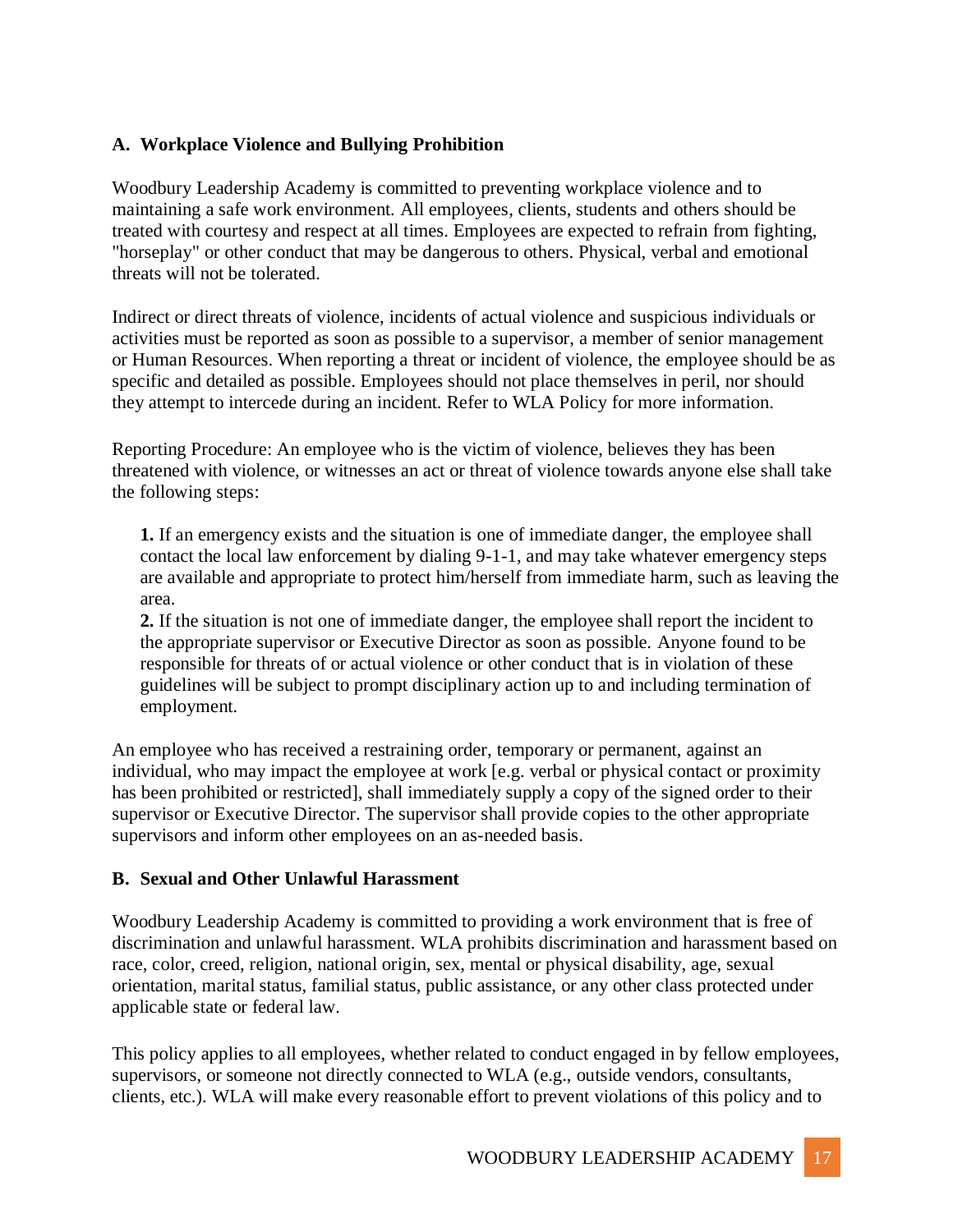ensure that its entire population is familiar with this policy and that every complaint received will be investigated and resolved appropriately. WLA encourages reporting of all perceived incidents of harassment, regardless of who the offender may be. Every employee is encouraged to raise any questions or concerns with their supervisor or the Executive Director.

Any employee who engages in harassment, who permits employees under their supervision to engage in such harassment, or who retaliates or permits retaliation against an employee who reports such harassment will be deemed to have engaged in misconduct and shall be subject to remedial action which may include discipline or termination of employment. Refer to WLA Policy for more information.

## **Property**

#### **A. Company Property**

Woodbury Leadership Academy employees do not have a right to privacy in their workspaces or in any other property belonging to the school. WLA reserves the right to monitor and search school property at any time and without warning to ensure compliance with school policies, including those that cover employee safety, workplace violence, harassment, theft, drug and alcohol use, and possession of prohibited items. WLA property includes, but is not limited to, lockers, desks, file cabinets, storage areas and work spaces. WLA work address, work phone and work email are all public information on employees.

#### **B. Return of Property**

Woodbury Leadership Academy may supply an employee with equipment or supplies to assist the employee in performing their duties. All employees are expected to show reasonable care for any equipment issues and to take precautions for theft. Employees cannot take WLA property for personal use or gain. Any equipment, supplies, or keys issued must be returned prior to the employee's last day of employment, including, but not limited by enumeration: employee identification badges and the key fob for building entry. WLA equipment borrowed for short term use should be returned the first work day after project completion.

## **Personal Appearance**

Dress, grooming, and personal cleanliness standards contribute to the morale of all employees, set a good example for students, and reflects upon the business image WLA presents to students, families, WLA staff, the public and visitors.

During business hours or when representing WLA, employees are expected to present a clean, neat, and tasteful appearance. Employees must dress and groom themselves according to the requirements of their position. This is particularly true if an employee's job involves dealing with students, parents, or visitors.

Unacceptable workplace attire includes, but is not limited to: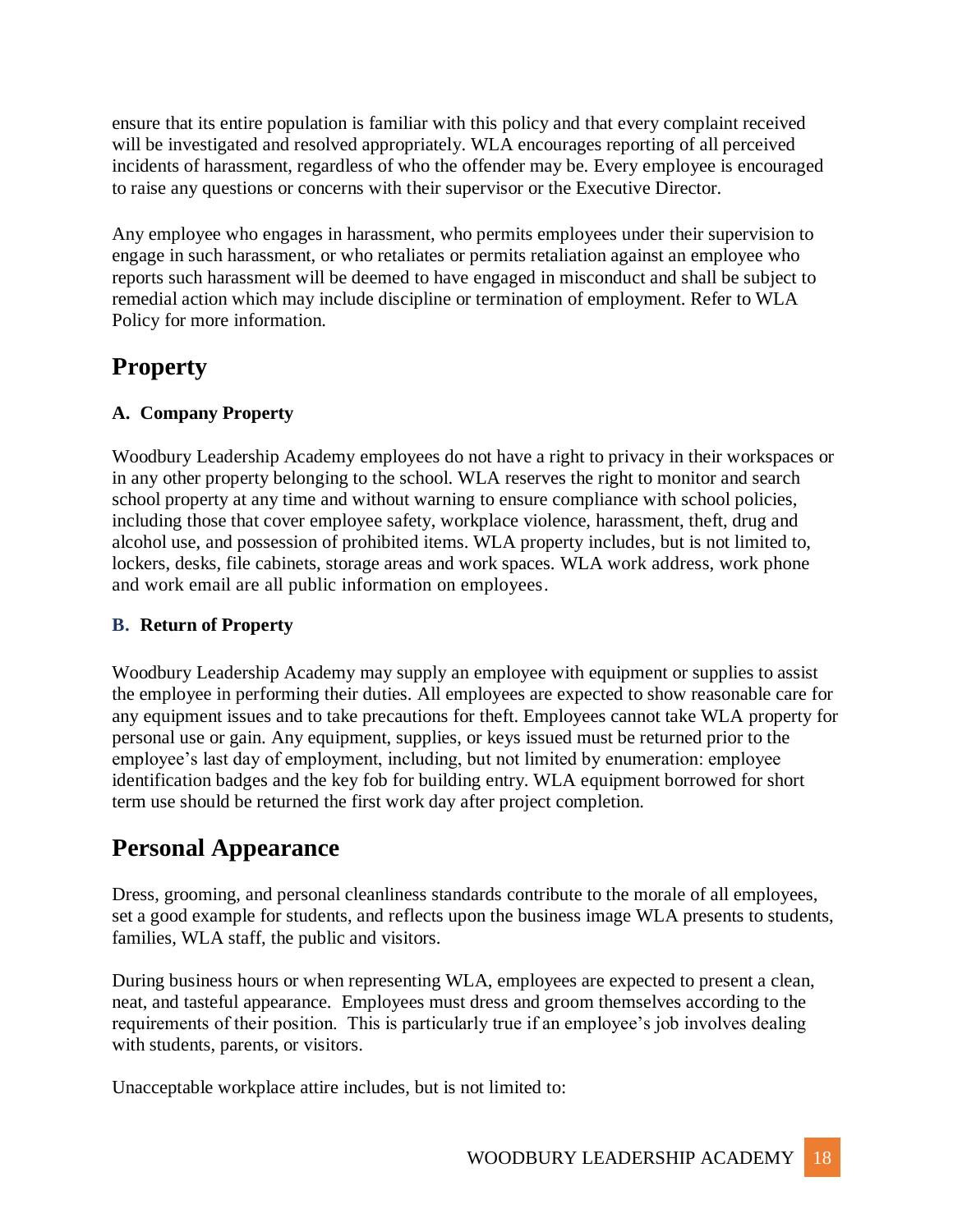- 1. T-shirts, tank tops, halter tops, muscle shirts, cutoffs and flip-flops;
- 2. Torn or stained clothing;
- 3. Sweat suits, tracksuits, other "workout" attire or beachwear;
- 4. Sheer to transparent clothing, plunging necklines, or excessively short hemlines.

If an employee's supervisor has a reasonable belief that an employee's personal appearance is inappropriate, an employee may be asked to leave the workplace until the employee is properly dressed or groomed. Under such circumstance, the employee will not be compensated for the time away from work. Employees should consult their supervisor if they have questions as to what constitutes appropriate appearance. When necessary, reasonable accommodation will be made to a person with a disability unless such accommodation causes undue hardship to WLA.

WLA makes reasonable accommodations for dress and /or grooming requirements related to an employee's religion, ethnicity, disability or medical condition, or any other protected class status. Questions or issues regarding a reasonable accommodation should be directed to an employee's supervisor.

#### **Nepotism**

To avoid a variety of personnel problems, charter schools are required to have a nepotism policy regarding employment and employment benefits. Refer to WLA Policy for more information.

## **Outside Employment**

Employees may hold jobs outside of WLA as long as they meet the performance standards of their job with WLA, and as long as the job outside of WLA does not constitute a conflict of interest under this policy. All employees will be judged by the same performance standards and will be subject to WLA's scheduling demands, regardless of any existing outside work requirements.

If WLA determines that an employee's outside work interferes with performance for WLA or the ability to meet the requirements of WLA as they are modified from time to time, the employee may be asked to terminate the outside employment if he or she wishes to remain with WLA.

Outside employment that constitutes a conflict of interest is prohibited. Employees may not receive any income or material gain from individuals outside WLA for materials produced or services rendered while performing their jobs.

#### **Solicitation**

To ensure a productive and harmonious environment for both employees and students, persons not employed by Woodbury Leadership Academy may not solicit or distribute literature in the workplace at any time for any purpose.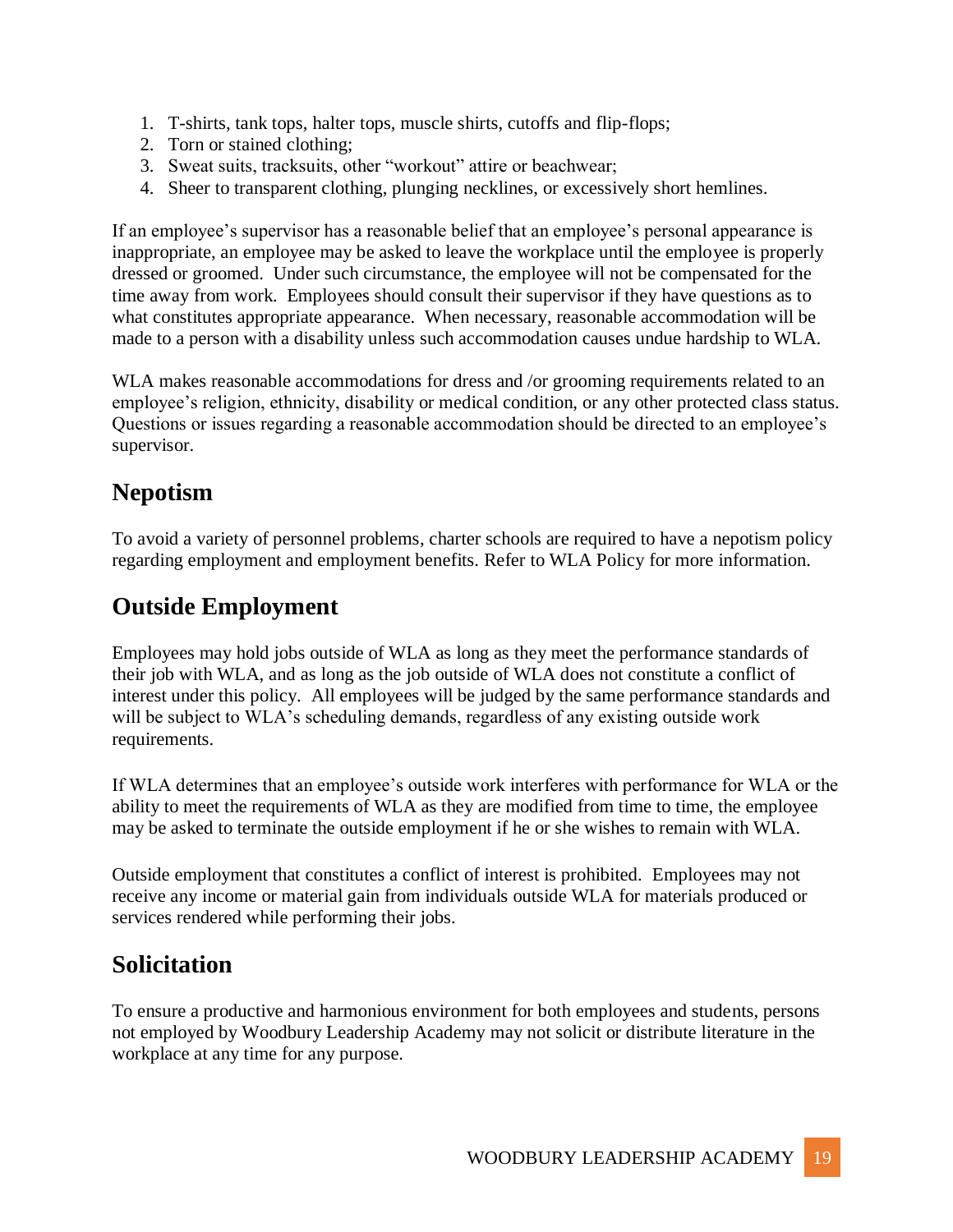WLA recognizes that employees may have interests in events and organizations outside the workplace. However, employees may never solicit or distribute literature concerning these activities or organizations to students and employees during working time. Working time does not include lunch periods, work breaks, or any other periods in which employees are not on duty.

If employees have a message of interest to the workplace, they may submit and receive approval from the Executive Director. All approved messages will be posted by the administration.

#### **Transportation of Students**

Woodbury Leadership Academy employees may not transport students in privately owned vehicles at any time. The Executive Director may make exceptions to this policy only in emergency situations. Any such exceptions shall be documented in writing by the Executive Director.

If an employee violates this policy, they may be subject to discipline up to and including termination.

## **Use of Equipment, Machines and Tools**

WLA is committed to providing a safe environment for its students and employees. All employees who are driving for school related business must provide a copy of their driver's license to their supervisor.

Additionally, equipment, machines and tools are also expensive and may be difficult to repair or replace. When using WLA property, employees must exercise care, perform required maintenance, and follow all operating instructions, safety standards, and guidelines.

Please notify a supervisor if any WLA equipment, machines, tools, or vehicles appear to be damaged, defective, or in need of repair. Prompt reporting of damages, defects, and the need for repairs can help prevent deterioration of equipment and possible injury to employees or others. The supervisor can answer any questions about an employee's responsibility for maintenance and care of equipment or vehicles used on the job.

The improper, careless, negligent, destructive, or unsafe use or operation of WLA equipment can result in disciplinary action, up to and including termination of employment.

## **Work Schedules**

Work schedules for employees vary throughout our organization. The Executive Director will advise employees of their individual work schedules. However, the school's building hours are generally from 8:15AM to 4:15PM.

Staffing needs and operational demands may necessitate variations in starting and ending times, as well as variations in the total hours that may be scheduled each day and week.

If a nonexempt employee is going to start their shift early, stay after their regular shift is completed or intends to work from home outside of regularly assigned working hours, prior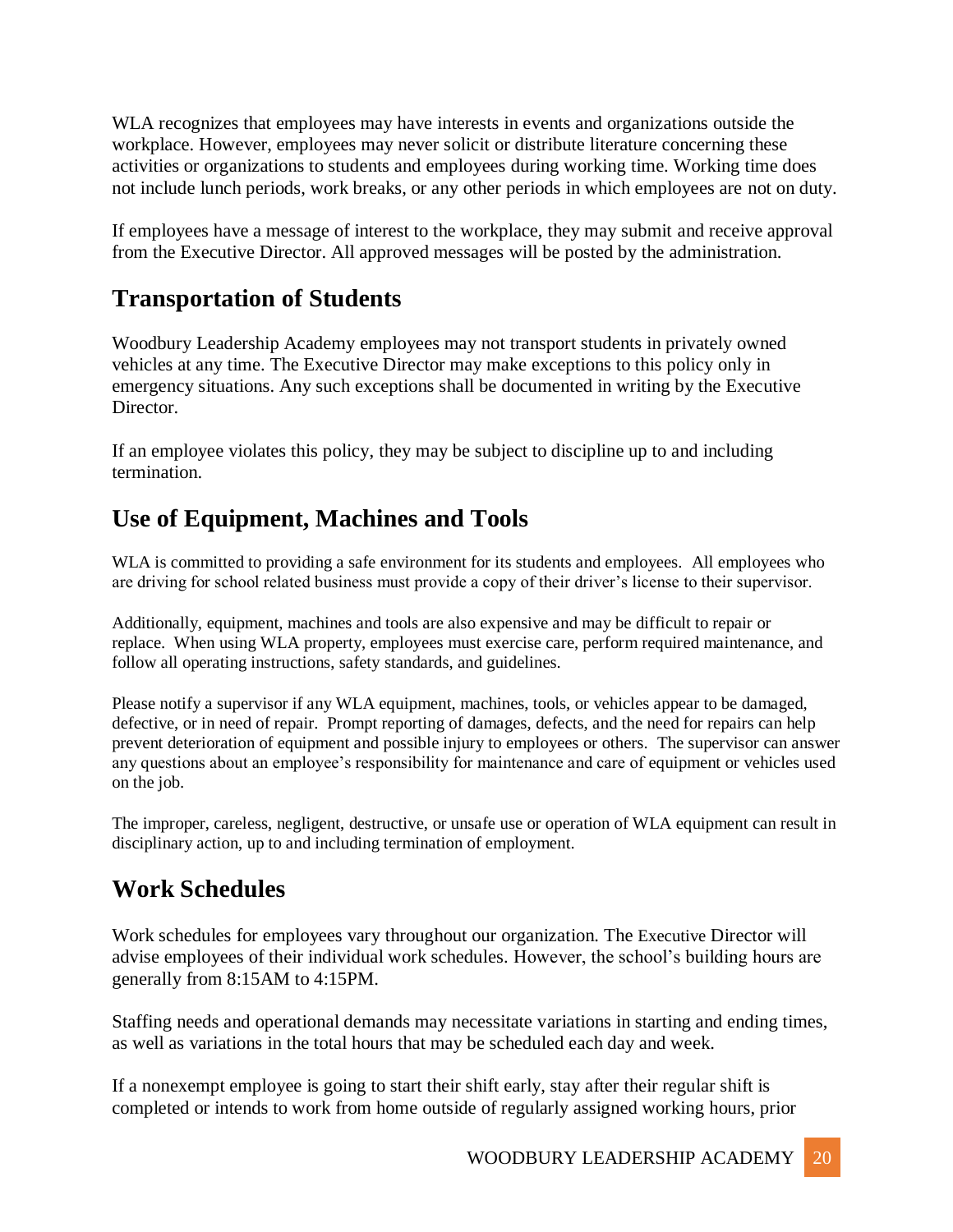approval must be received from the Executive Director or supervisor. For safety purposes, no staff member should be alone in the building. If you are going to stay after your regular work day is complete, make sure that there is someone else in the building along with you.

# **SECTION 4 GRIEVANCE PROCEDURE**

Woodbury Leadership Academy is committed to providing the best possible working conditions for its employees and learning environment for its students. Part of this commitment is encouraging an open atmosphere in which any problem, complaint, suggestion, or question receives a timely response from the Executive Director.

WLA strives to ensure fair and honest treatment of all employees. Employees are expected to treat each other with mutual respect. Employees are encouraged to offer positive and constructive criticism.

If employees disagree with established rules of conduct, policies, or practices, they can express their concern through the grievance policies and procedures. No employee will be penalized, formally or informally, for voicing a complaint with WLA in a reasonable, business-like manner, or for using the problem resolution procedure.

If a situation occurs where an employee believes that a condition of employment or a decision affecting them is unjust or inequitable, the employee is encouraged to bring that to the attention of the Executive Director and by following the protocol outlined in WLA Policy.

To the extent that there exist any conflicting procedures under applicable law or other WLA policies including but not limited to employee discrimination, harassment, maltreatment or discipline procedures, this Grievance Policy may be inapplicable. This Grievance Policy is not, nor is it intended to limit an employee's legal right to submit complaints regarding alleged violations of law or policy to any appropriate government agency.

# **SECTION 5 PAY**

## **Administrative Pay Corrections**

Woodbury Leadership Academy takes all reasonable steps to ensure that employees receive the correct amount of pay in each paycheck and that employees are paid promptly on the scheduled payday. In the unlikely event that there is an error in the amount of pay, the employee should promptly bring the discrepancy to the attention of the Executive Director so that corrections can be made as quickly as possible.

If the error is due to time not being submitted properly by the employee, the correction will be made on the next payroll check.

# **Meal Period**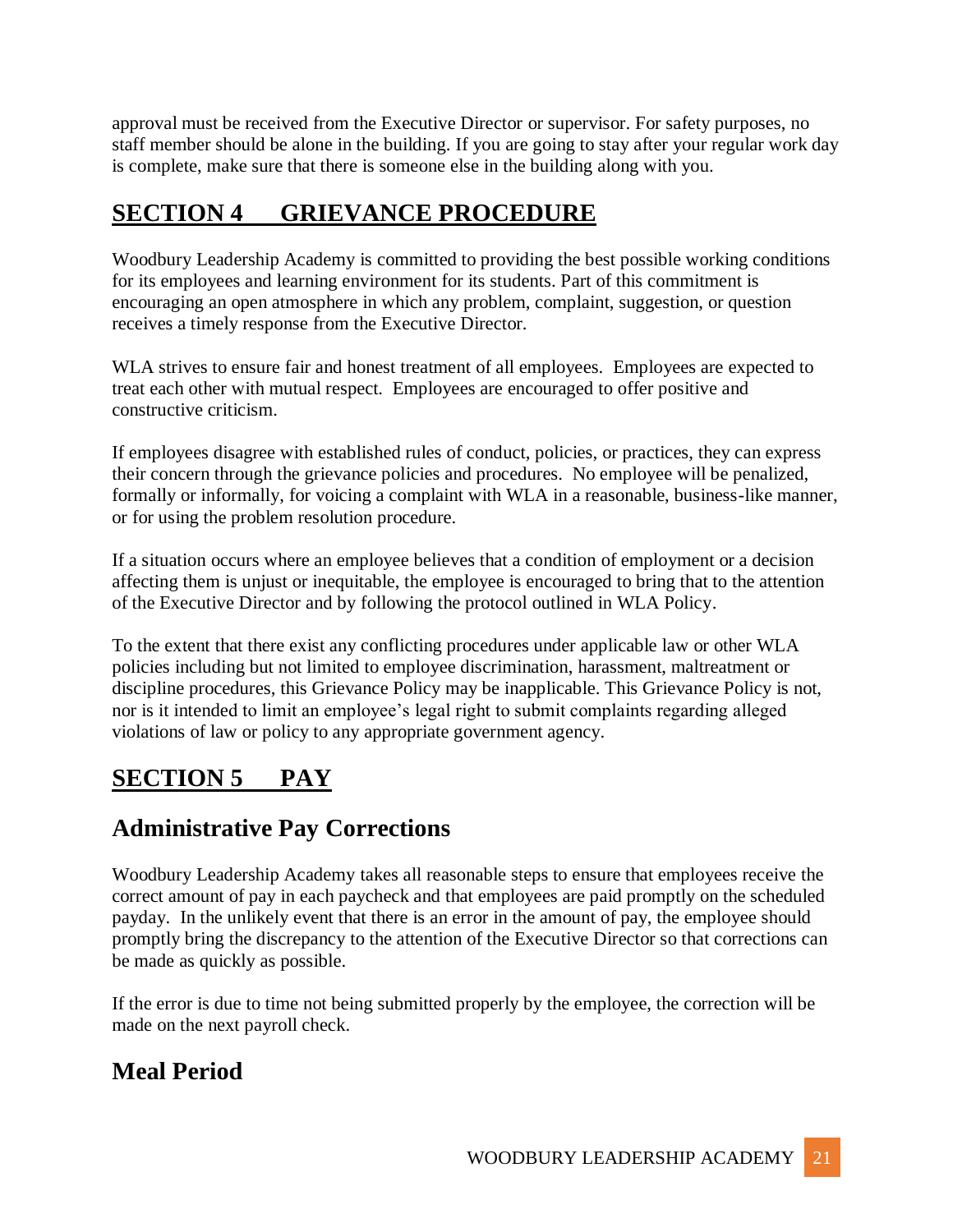All full-time employees are provided with one meal period each workday. Supervisors will schedule meal periods to accommodate operating requirements. Employees will be relieved of all active responsibilities and restrictions during meal periods and will not be compensated for that time. Part time employees generally do not receive a meal break.

## **Overtime**

When operating requirements or other needs cannot be met during regular working hours, nonexempt employees may be scheduled to work overtime hours. When possible, advance notification of these mandatory assignments will be provided. All overtime work must receive the supervisor's prior authorization.

Overtime compensation is only paid to non-exempt employees in accordance with federal and state wage and hour restrictions. Non-exempt employees shall be paid overtime at one and onehalf of their regular rate for all hours in excess of 40-hours per week.

Overtime pay is based on hours worked. Hours worked means actual time on the job. This does not include hours away from work due to vacation, sickness, or holiday. Any time off will not be considered hours worked for purposes of performing overtime calculations.

Employees who work overtime without receiving prior authorization from the supervisor may be subject to disciplinary action, up to and including possible termination of employment.

# **Pay Procedure**

All employees are paid semi-monthly on the 15th and last day of the month. In the event that a regularly scheduled payday falls on a weekend or federal banking holiday, employees will receive pay on the previous business day before the regularly scheduled payday.

Employees may have pay directly deposited into their bank accounts if they provide advance written authorization to WLA. Employees can access an itemized statement of wages online on the pay date. All checks are mailed to the current address on file for the employee. If a check does not reach the employee, WLA reserves the right to wait one week to see if that check is returned in the mail. If it is not returned, a new check will be issued.

## **Pay Setoffs**

The law requires that Woodbury Leadership Academy make certain deductions from every employee's compensation. Among these are applicable federal, state, and local income taxes. WLA also must deduct Social Security taxes on each employee's earnings up to a specified limit that is called the Social Security "wage base." WLA matches the amount of Social Security taxes paid by each employee.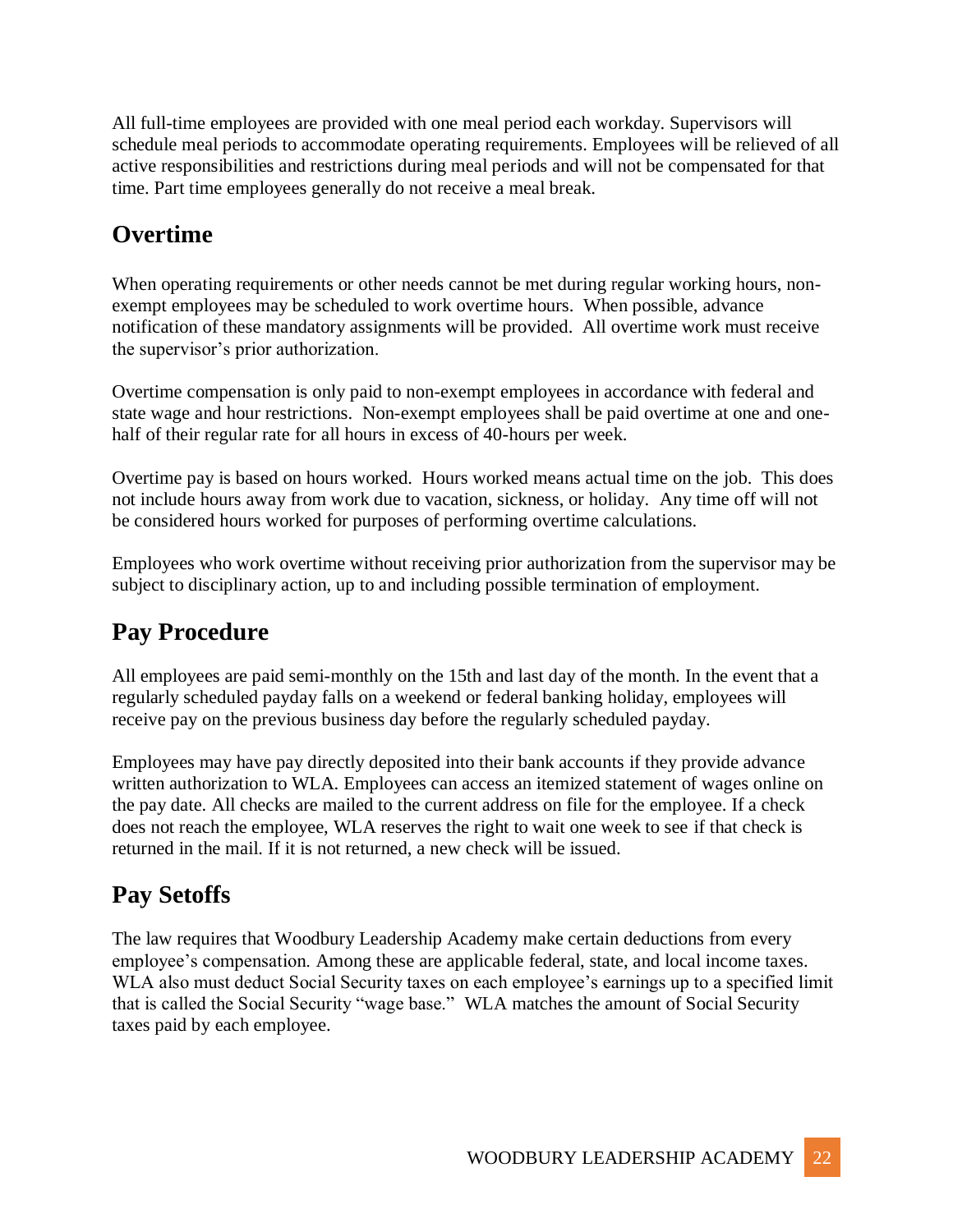WLA offers programs and benefits beyond those required by law. Eligible employees may voluntarily authorize deductions from their paychecks to cover the costs of participation in these programs.

If you have questions concerning why deductions were made from your paycheck or how they were calculated, the administration can assist in having your questions answered.

# **Timekeeping**

Accurately recording time worked is the responsibility of every nonexempt employee. Federal and state laws require WLA to keep an accurate record of time worked in order to calculate employee pay and benefits. Time worked is all the time actually spent on the job performing assigned duties.

WLA practices "exception reporting" which means that nonexempt employees will be paid based on their normally scheduled work hours unless the employee records an exception on their time sheet. Each nonexempt employee is required to record every exception to their normal work schedule on a time sheet, and their submission of the time sheet is deemed confirmation of its accuracy. Employees must immediately report any mistakes or problems regarding their time sheets to their supervisor.

Altering, falsifying, tampering with time records, or recording time on another employee's time record may result in disciplinary action, up to and including termination of employment.

# **SECTION 6 COMPENSATION AND EXPENSE REIMBURSMENT**

# **Business Travel Expenses**

Woodbury Leadership Academy will reimburse employees for reasonable business travel expenses incurred while on assignments away from the normal work location. All business travel must be approved in advance by your supervisor or Executive Director.

Employees should contact their supervisor for guidance and assistance on procedures related to travel arrangements, expense reports, reimbursement for specific expenses, or any other business travel issues.

Abuse of this business travel expenses policy, including falsifying expense reports to reflect costs not incurred by the employee, can be grounds for disciplinary action, up to and including termination of employment. Refer to WLA Policy for more information.

# **SECTION 7 WORKER'S COMPENSATION**

# **Employee Insurance Benefits**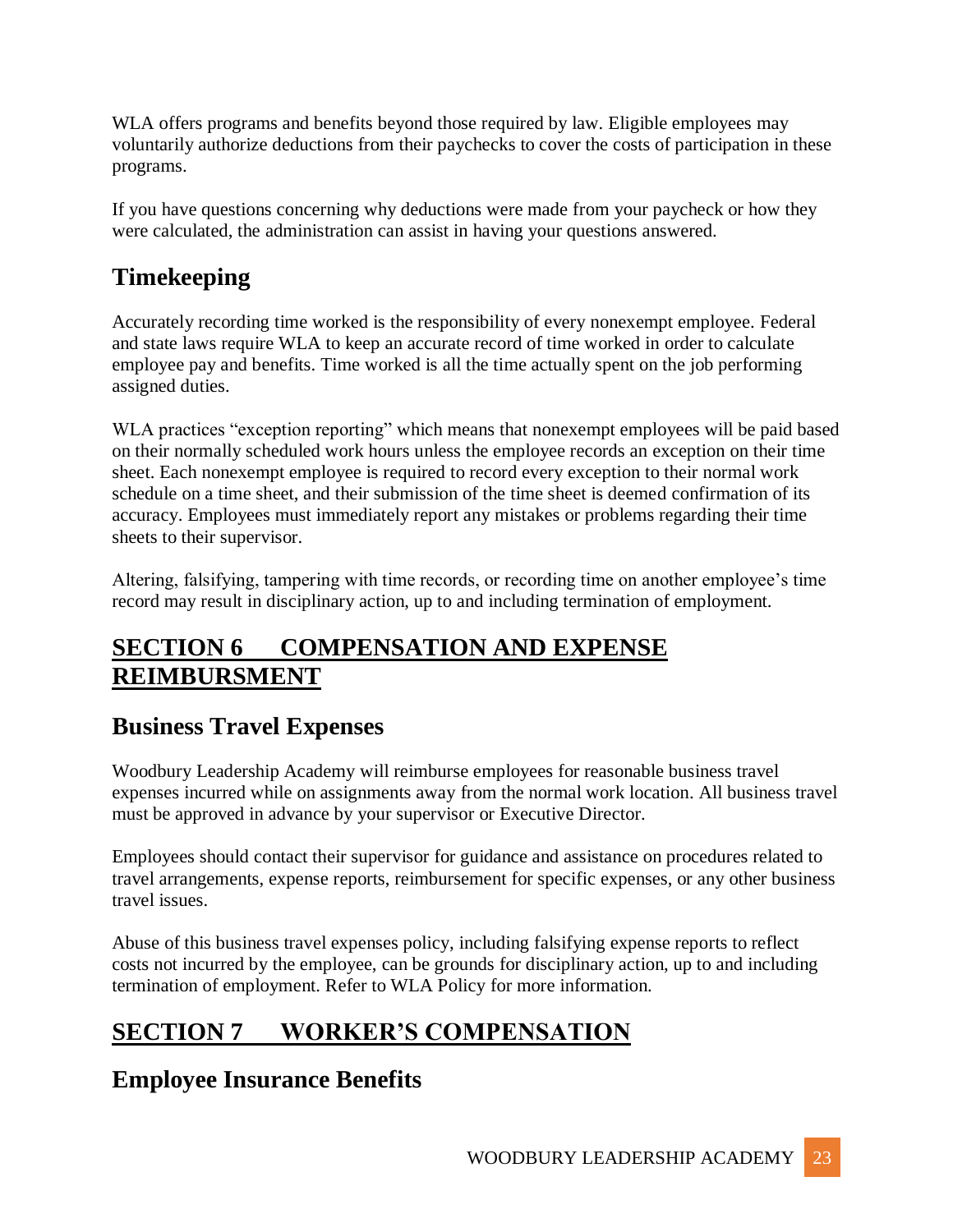Eligible employees at WLA are provided a wide range of benefits. A number of the programs (such as Social Security, workers' compensation, and unemployment insurance) cover all employees in the manner prescribed by law.

WLA offers a benefits program for its employees eligible for such benefits. However, unless required by statute, the existence of these benefits programs does not constitute an entitlement to such benefits and does not signify that an employee will necessarily be employed for the required time necessary to qualify for the benefits included in and administered through these programs. WLA reserves the right and maintains the discretion to add, revise, drop and interpret the benefits program.

This handbook does not contain the complete terms and/or conditions of any of WLA's current benefit plans. It is intended only to provide general explanations. If there is any conflict between the handbook and any documents issued by one of WLA's insurance carriers, the carriers' guideline regulations will be regarded as authoritative.

Benefits eligibility is dependent upon a variety of factors, including employee classification. Administration can identify the programs for which you are eligible. Employees can refer to plan documents for eligibility and specific plan provisions concerning individual benefits programs.

The following benefit programs are available to eligible employees:

- Medical Insurance
- Dental Insurance
- Life Insurance
- Long-Term Disability
- AD&D Insurance
- Supplemental Insurance

Some benefit programs require contributions from the employee, which are deducted from payroll checks.

# **Workers' Compensation Insurance**

Woodbury Leadership Academy provides a comprehensive workers' compensation insurance program at no cost to employees. This program covers any injury or illness sustained in the course of employment that requires medical, surgical, or hospital treatment. Subject to applicable legal requirements, workers' compensation insurance provides benefits after a short waiting period or, if the employee is hospitalized, immediately.

Employees who sustain work-related injuries or illnesses must inform their supervisor immediately or no later than twenty-four (24) hours after the occurrence of the injury. No matter how minor an on-the-job injury may appear, it is important that it be reported immediately. This will enable an eligible employee to qualify for workers' compensation coverage as quickly as possible.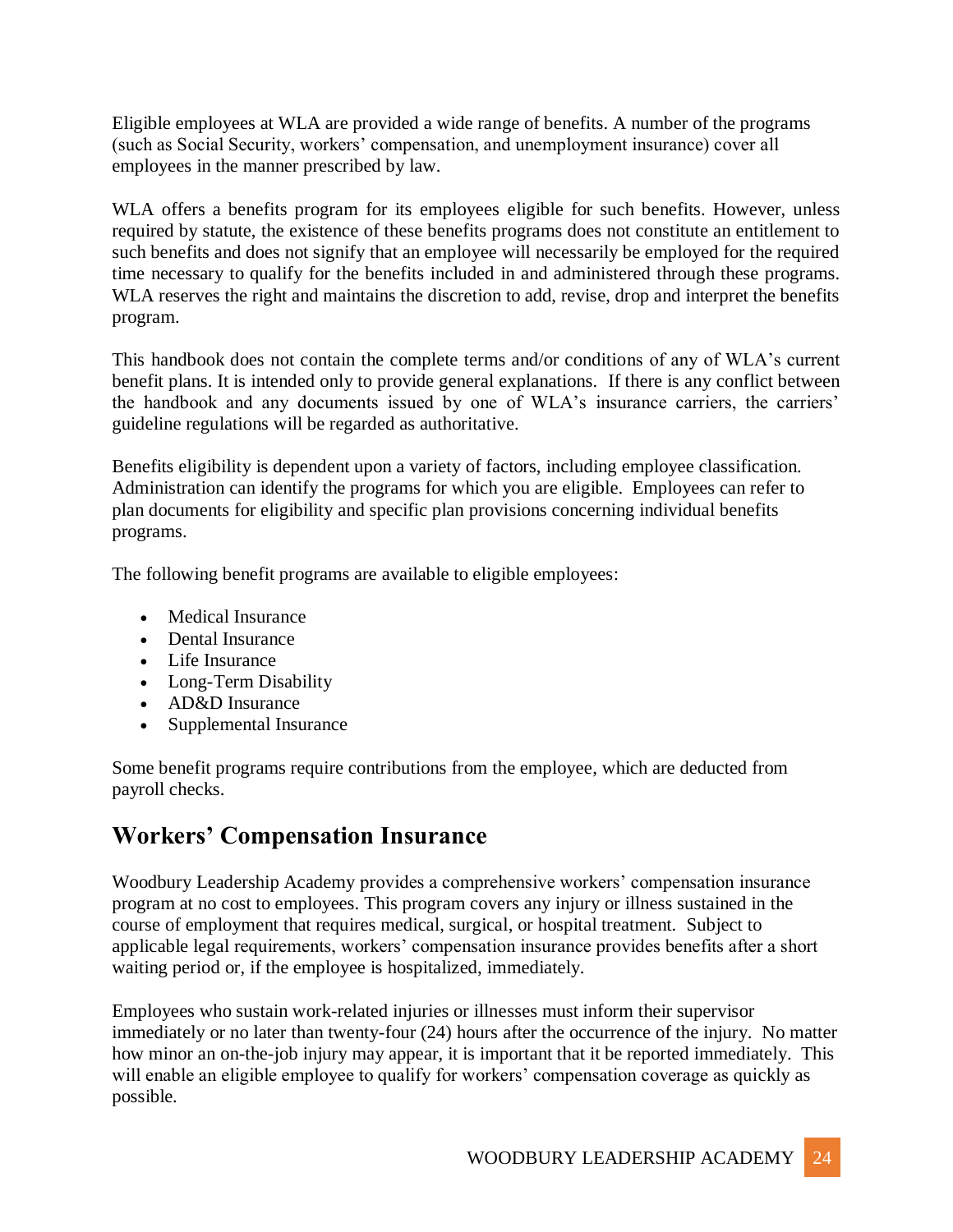Neither WLA nor the insurance carrier will be liable for the payment of workers' compensation benefits for injuries that occur during an employee's voluntary participation in any off-duty recreational, social, or athletic activity sponsored by WLA.

# **Benefits Continuation (COBRA)**

The federal Consolidated Omnibus Budget Reconciliation Act (COBRA) gives employees and their qualified beneficiaries the opportunity to continue health insurance coverage under WLA's health plan when a "qualifying event" would normally result in the loss of eligibility. Some common qualifying events are resignation, termination of employment, or death of an employee; a reduction in an employee's hours or a leave of absence; an employee's divorce or legal separation; a dependent child no longer meeting eligibility requirements. Employees and/or their dependents are required to notify WLA Executive Director within sixty (60) days of a divorce or a dependent child ceasing to be a dependent child in order to preserve the dependents COBRA rights in these circumstances.

Under COBRA, the employee or beneficiary pays the full cost of coverage at WLA's group rates plus an administration fee. WLA provides each eligible employee with a written notice describing rights granted under COBRA when the employee becomes eligible for coverage under WLA's health insurance plan. The notice contains important information about the employee's rights and obligations.

To the extent WLA provide group dental or group life insurance benefits, an employee may be eligible for continuing coverage for those benefits as allowed by state law.

## **SECTION 8 TIME AWAY FROM WORK AND PERSONAL LEAVE**

## **Leaves of Absence**

In general, leaves of absence may be requested by employees for the reasons set forth below. All leaves of absence and extensions of leaves of absence must be requested in writing by an employee with at least thirty (30) days' notice where practicable, or as soon as practicable under the circumstances. Leaves of absence and extensions of leave should have a specified duration and return to work date in place at the time the leave is requested (where practicable) and is submitted for approval to the supervisor.

Leaves of absences are generally unpaid. However, employees may be allowed or required to use paid time off according to the terms of the applicable policies.

Accrued benefits will not be forfeited as a result of a leave. However, additional benefits will not accrue during the leave. Employees failing to return to work on their return to work date (and who have not obtained an extension) will be considered to have voluntarily resigned. In addition,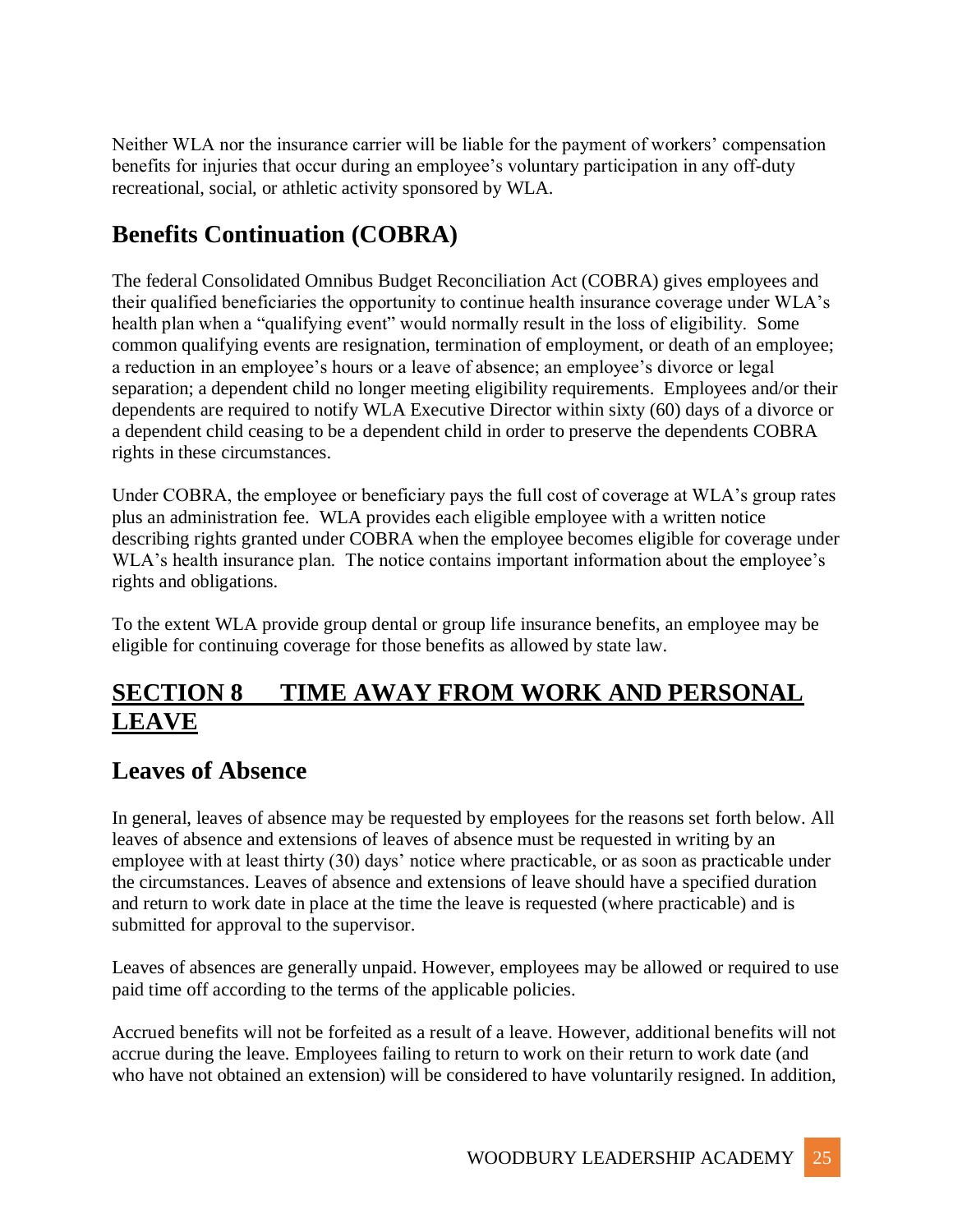WLA generally may recover any premiums for health benefits which are paid during the period of the leave.

Reinstatement rights of an employee will vary, depending on the type of leave taken. While on a leave of absence, an employee generally may not be employed elsewhere.

If applicable local, state or federal laws require a leave of absence under circumstances other than those provided in this policy, those laws shall govern.

## **Paid Time Off Benefits**

Paid Time Off (PTO) is available to employees to be used as vacation time, sick days or as personal time. Employees must provide a written request for approval from their supervisor, with as much advanced notice as possible. PTO days must be used prior to taking unpaid leave.

Requests will be reviewed based on a number of factors, including business needs of WLA and staffing requirements. WLA reserves the right to deny or grant any request for PTO.

PTO is paid at the employee's base pay rate at the time of request. PTO payment does not include overtime or any other special forms of compensation such as incentives, commissions, bonuses, or shift differentials.

Upon termination of employment, employees will be paid the prorated amount of their annual allotment through their last day of work, less any PTO days already used. The maximum amount of any PTO payout is five days. WLA may, in its sole discretion, decide that an employee has forfeited his or her unused PTO. For example, but not limited to, forfeiture of unused PTO may result if an employee fails to provide proper notice of resignation as defined in this handbook.

All licensed staff and paraprofessionals that remain employed through the end of school year, can choose to have a PTO pay out, up to five days. Licensed staff with available PTO at the end of the fiscal year will be paid out up to five PTO days at a rate of pay equal to their daily salary or base pay rate. Normally, this benefit will be paid out at the end of the fiscal year. Any deviations from thus payment schedule will be determined by the Board of Directors. PTO above the cap of five days will be forfeited. All applicable taxes and deductions will be used in calculating the PTO payout.

## **Personal Leave**

In the event of death in an employee's immediate family, the employee shall be allowed, with approval by Executive Director, up to five-days per 12-month period off work with pay. Immediate family includes the spouse, parents, children, sibling, grandchildren, grandparent, step-relatives of the same relationship as provided herein of the employee and his or her spouse or other individuals residing in the employee's household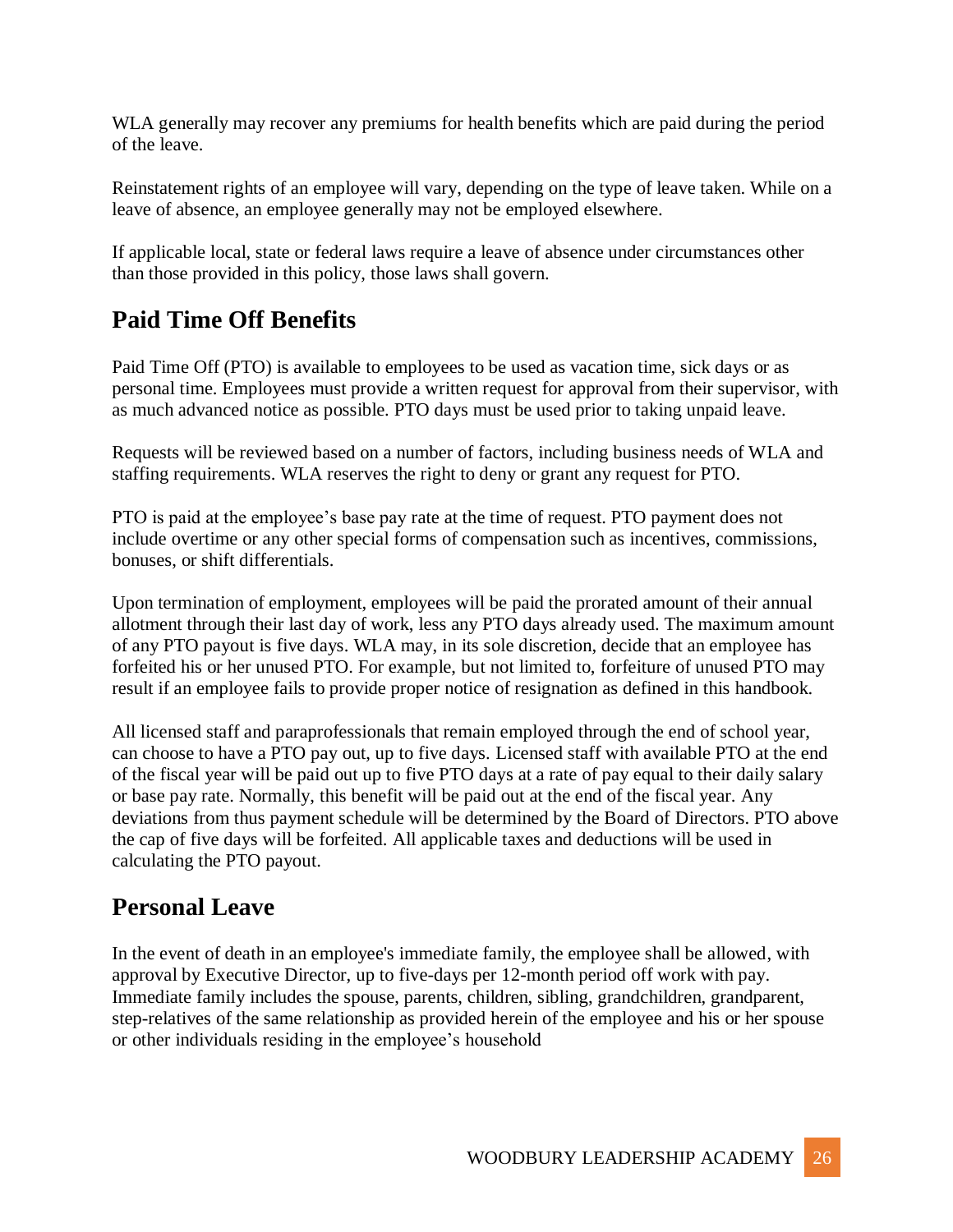In the event of death of an employee's outside of the immediate family, the employee shall be allowed, with approval by Executive Director, one-day per 12-month period off work with pay. Outside of immediate family includes aunts, uncles, nieces, nephews, first cousins and friends.

In extenuating circumstances, additional days may be granted by the Executive Director. Such additional days, at the option of the employee, shall be deducted from the employee's PTO.

# **School Conferences and Activity Leave**

An employee has leave of up to a total of sixteen-hours within a twelve-month period to attend school conferences or school-related activities related to the employee's child, provided the conferences or school-related activities cannot be scheduled during non-work hours. If the employee's child receives child care services or attends a pre-kindergarten regular or special education program, the employee may use the leave time to attend a conference or activity related to the employee's child or to observe and monitor the services or program, provided the conference, activity or observation cannot be scheduled during non-work hours. When the leave cannot be scheduled during non-work hours and the need for the leave is foreseeable, the employee must provide the supervisor or Executive Director with reasonable prior notice of the leave and make a reasonable effort to schedule the leave so as not to disrupt unduly the operations of WLA. This leave is not paid; however, an employee may substitute any accrued PTO for any part of the leave.

# **SECTION 9 CITIZEN DUTY LEAVE**

## **Time Off to Vote**

WLA encourages employees to fulfill their civic responsibilities by participating in elections. Generally, employees are able to find time to vote either before or after their regular work schedule. If employees are unable to vote in an election during their nonworking hours, WLA will grant one hour of paid time off the morning of an election day in order to vote.

Employees should request time off to vote from their supervisor at least two (2) working days prior to the election day. Advance notice is required so that the necessary time off can be scheduled at the beginning or end of the work shift, whichever provides the least disruption to the normal work schedule.

# **Jury Duty**

Woodbury Leadership Academy encourages employees to fulfill their civic responsibilities by serving jury duty when required. Employees must show the jury duty summons to their supervisor or Executive Director as soon as possible so that the supervisor may make arrangements to accommodate their absence. Either WLA or the employee may request that the employee be excused from jury duty if, in WLA's judgment, the employee's absence would create serious operational difficulties. Employees are expected to report for work whenever the court schedule permits during the jury duty.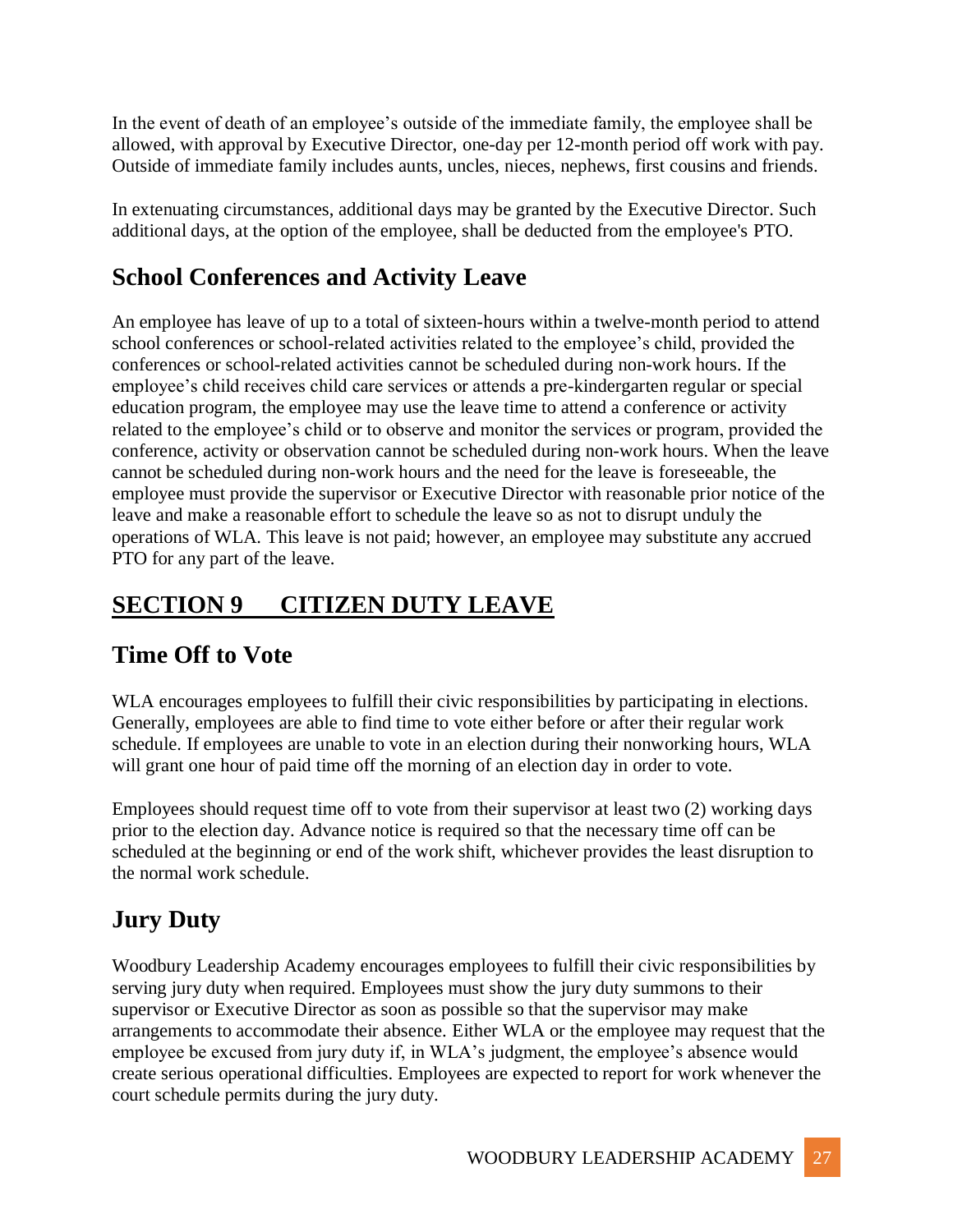Employees may request up to two (2) weeks of paid jury duty leave over any one (1) year period. Employee classifications that qualify for paid jury duty leave are:

- Regular full-time employees
- Full-time employees scheduled to work 10 months

Jury duty pay will be calculated on the employee's base pay rate times the number of hours the employee would otherwise have worked on the day of absence. Employees receiving paid jury duty leave from WLA must promptly turn over their juror compensation fee to WLA. As required by law, exempt employees who perform any work during any week in which they are on jury duty will receive their full salary for that week.

#### **Witness Duty**

WLA encourages employees to appear in court for witness duty when subpoenaed to do so. If employees have been subpoenaed or otherwise requested to testify as witnesses by WLA, they will receive paid time off for the entire period of witness duty. Employees will be granted unpaid time off to appear in court as a witness when requested by a party other than WLA. Employees are free to use any paid time off to receive compensation for the period of this absence.

The subpoena should be shown to the employee's supervisor immediately after it is received so that operating requirements can be adjusted, where necessary, to accommodate the employee's absence. The employee is expected to report for work whenever the court schedule permits.

## **SECTION 10 UNIFORMED SERVICE LEAVE**

#### **Military-Related Leaves of Absence**

Woodbury Leadership Academy will grant military leave to employees who are absent from work because they are serving in the U.S. uniformed services in accordance with the Uniformed Services Employment and Reemployment Rights Act (USERRA). Employees are required to provide their supervisor advance notice of upcoming military service, unless military necessity prevents advance notice or it is otherwise impossible or unreasonable.

Employees serving in the reserve or National Guard may take unpaid military leave, as needed, to enable them to fulfill their obligations as reservists or National Guard members. Employees may use PTO for this purpose.

Employees will receive up to two-weeks of partial pay military leave. Upon presentation of satisfactory military pay verification data, employees will be paid the difference between their normal base compensation with WLA and the pay (excluding expense pay) received while on military duty. The portion of any military leaves of absence in excess of two-weeks will be unpaid. However, employees may use any available PTO for the absence.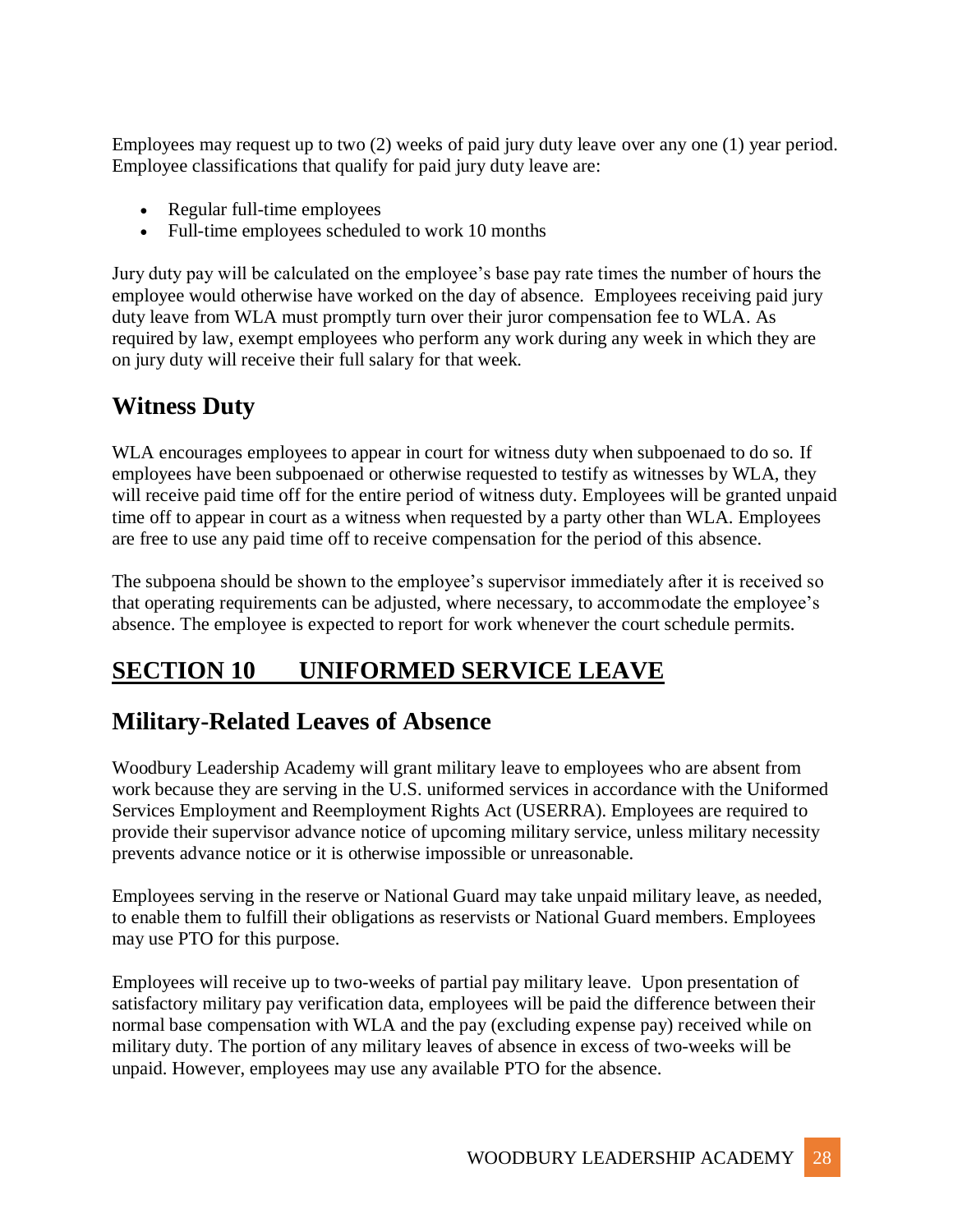When returning from Military Leave, an employee will be reinstated to their previous position or a position of like seniority, status and pay the employee would have attained had the employee remained continuously employed. For the purpose of determining benefits that are based on length of service, employees will be treated as if they have been continuously employed. If there are questions about Military Leave, contact the Human Resources Consultant for more information.

WLA will continue to provide health insurance benefits until the end of the first full month of military leave. At that time, employees will be removed from WLA's insurance plans, and may elect a COBRA-like continuation of health insurance benefits through USERRA in which the employee will have to pay the full cost of their premiums. When the employee returns from military leave, benefits will again be provided by WLA According to the applicable plans.

Employees on military leave will be required to pay their normal share of the cost of insurance premiums up to the end of the first full month of military leave. When applicable, WLA will withhold insurance premiums from employee pay as normal. Employees who are no longer receiving pay from WLA due to extended military leave or are receiving insufficient pay, must make suitable arrangements with WLA to pay their share of the insurance premiums in order to maintain their insurance coverage while on military leave

Benefit accruals including PTO, will continue to accrue during the leave.

Employees on military leave for up to thirty (30) days are required to return to work for the first regularly scheduled shift after the end of service, allowing reasonable travel time. Employees on longer military leave must apply for reinstatement in accordance with USERRA and all applicable state laws.

Employees returning from military leave will be placed in the position they would have attained had they remained continuously employed or a comparable one depending on the length of military service in accordance with USERRA. They will be treated as though they were continuously employed for purposes of determining benefits based on length of service.

# **Family Military Leave**

WLA will grant an unpaid leave of absence of up to ten (10) working days to qualified employees under the following conditions:

- The employee's immediate family member must be a member of the armed forces and has been injured or killed while engaged in active service, or
- The employee's immediate family member has been ordered into active service in support of a war or other national emergency.
- Immediate family member includes parent, child, grandparents, spouse or siblings.

The employee should give as much notice as practicable in order to take a leave under this policy.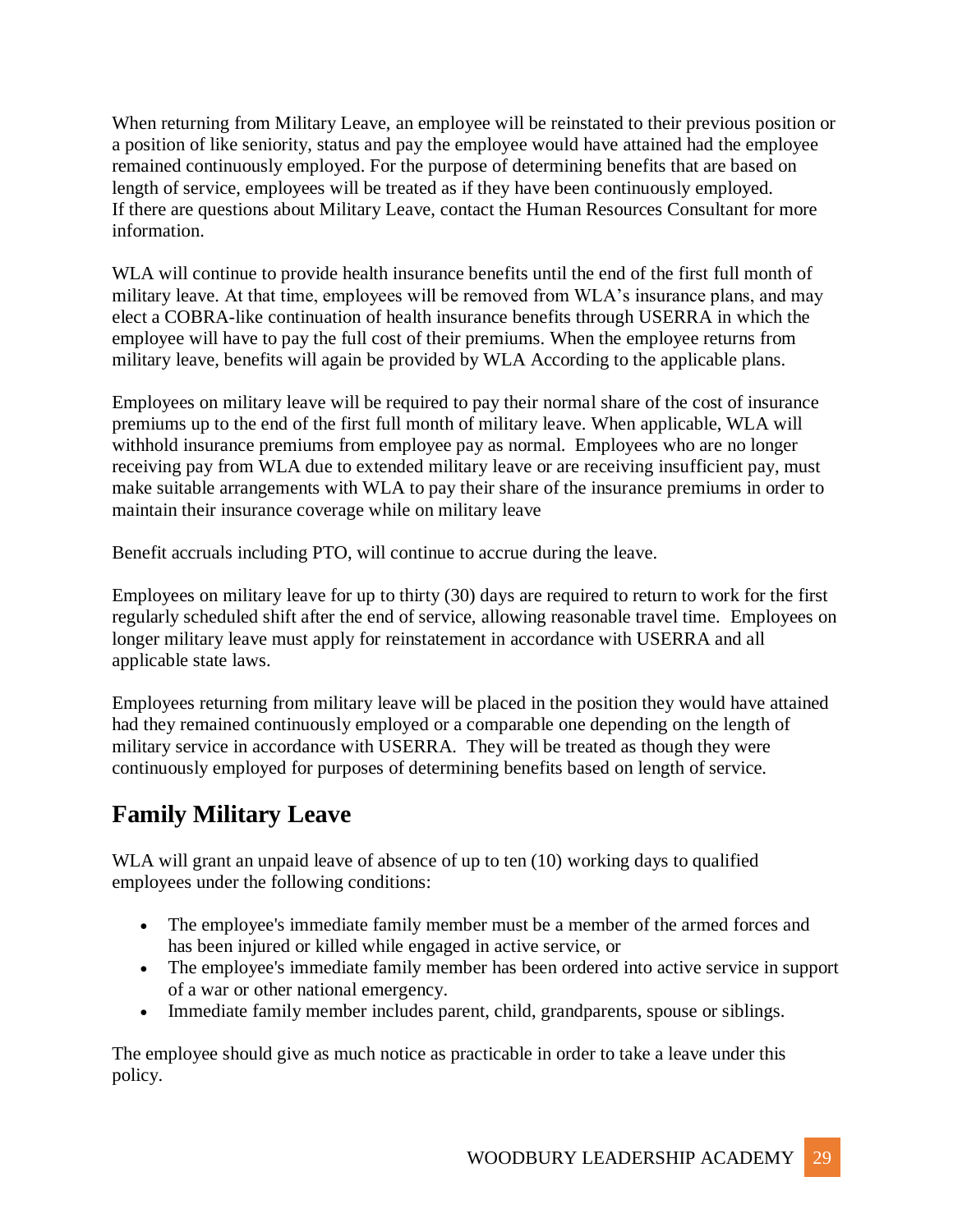# **SECTION 11 GROWING FAMILY**

## **Parental Leave and Accommodation**

Woodbury Leadership Academy provides parental leaves of absence without pay to eligible employees who wish to take time off from work duties to fulfill family obligations relating directly to the birth or adoption of a child in accordance with the Minnesota Parental Leave Act provided the employee is not eligible for or utilizes leave under the federal Family Medical Leave Act (FMLA). Please refer to WLA Policy or visit https://www.oesw.leg.mn/brochures\_/parentallve/mnlaw.htm for more information.

WLA makes every effort to accommodate female employees for health conditions related to pregnancy and childbirth if requested and upon the advice of her health care provider. Employees are encouraged to talk to their supervisor, or the Executive Director, regarding requested accommodation.

# **Nursing Mothers**

WLA will comply with state law allowing employees who need to express breast milk for infant children reasonable unpaid break time. If possible, the employee's break time will run concurrently with any other break time already provided to the employee. WLA will make reasonable efforts to provide a room or other location for the employee to express milk in privacy.

# **SECTION 12 HOLIDAYS**

WLA provides paid time off to regular full-time employees, which may include the following holidays:

- New Year's Day
- Martin Luther King Jr. Day
- Presidents' Day
- Memorial Day
- Independence Day
- Labor Day
- Thanksgiving Day
- Day after Thanksgiving
- December 24
- December 25
- New Year's Eve
- Floating Holiday

WLA will grant paid holiday time off to all eligible employees immediately upon assignment to an eligible employment classification. Holiday pay will be calculated based on the employee's straight-time pay rate (as of the date of the holiday) times the number of hours the employee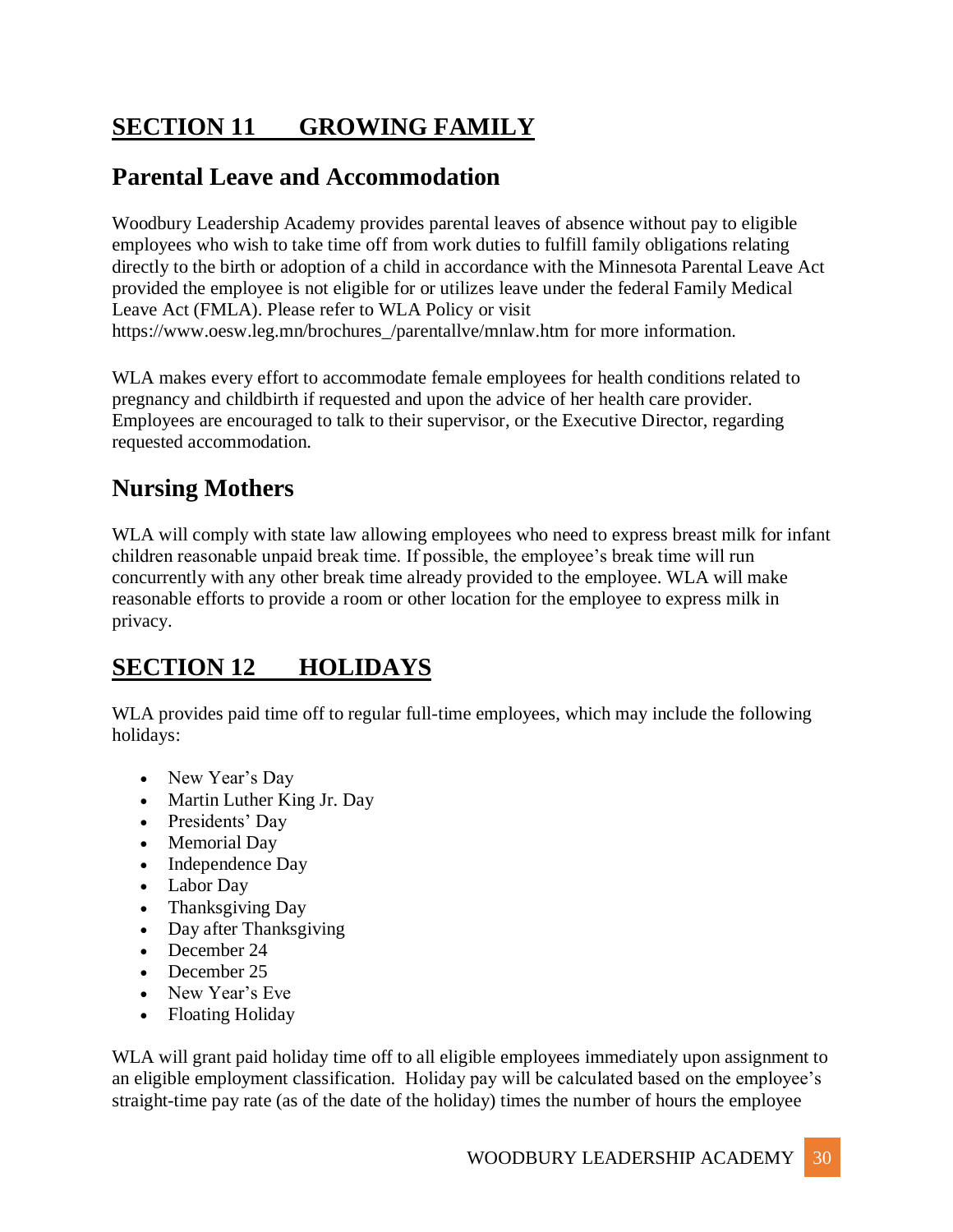would otherwise have worked on that day. Employee classification(s) eligible for paid holidays are:

- Regular full-time employees
- Full-time employees scheduled to work 10 months

If the holiday falls on a weekend, the paid holiday will be recognized on the closest business day to that holiday. If a recognized holiday falls during an eligible employee's paid absence (such as vacation or sick leave), holiday pay will be provided instead of the paid time off benefit that would otherwise have applied.

Paid time off for holidays will not be counted as hours worked for the purposes of determining overtime.

In order to be eligible to receive holiday pay employees are required to work the regularly scheduled hours the work day preceding and following the holiday unless vacation or absence is approved.

# **SECTION 13 WORKPLACE SAFETY**

## **Disaster Preparedness**

All employees must become familiar with building procedures in the event of emergency such as fire, tornado, intruders, etc. When drills are staged, every staff member and student must follow proper procedures.

# **Emergency Closings**

At times, emergencies such as severe weather, fires, or power failures, can disrupt school operations. In extreme cases, these circumstances may require the closing of a work facility. In the event that such an emergency occurs during non-working hours, local radio and/or television stations (for example, WCCO, KSTP, KARE) will be asked to broadcast notification of the closing.

When operations are officially closed due to emergency conditions, the time off from scheduled work can be compensated as follows:

- Paraprofessionals and Office Staff: May use PTO, may take time off without pay, or potentially be able to make up lost time.
- Licensed Staff: Shall not lose pay or PTO, but may have to make up those days if the student contact days for the school year goes below 165 days

In cases where an emergency closing is not authorized, employees who fail to report for work will not be paid for the time off or will be required to use PTO. Employees in essential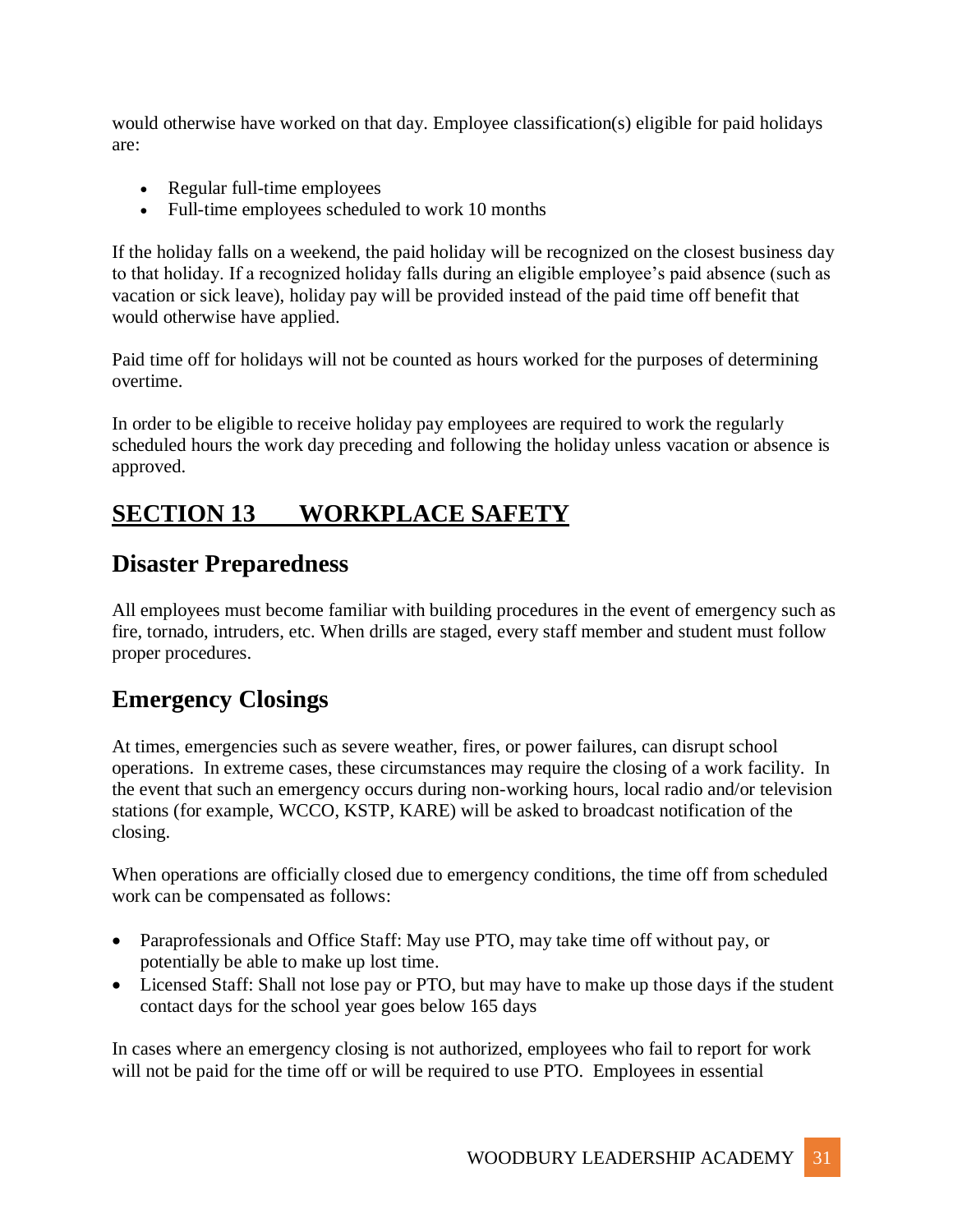operations may be asked to work on a day when operations are officially closed. In these circumstances, employees who work will receive regular pay.

In the event that WLA needs to be closed for an extended period of time, the school board will make the decision on how to handle the additional days off with regards to pay for staff.

#### **Security Inspections**

WLA wishes to maintain a work environment that is free of illegal drugs, alcohol, firearms, explosives, or other improper materials. WLA prohibits the possession, transfer, sale, or use of such materials on its premises. WLA requires the cooperation of all employees in administering this policy.

Employees are required to immediately notify their supervisor or the Executive Director of any illegal drugs, alcohol, firearms, explosives, or other inappropriate or improper materials which they observe or have reason to believe are on school grounds.

Desks, lockers, and other storage devices may be provided for the convenience of employees but remain the sole property of WLA. Accordingly, they, as well as any articles found within them, can be inspected by any agent or representative of WLA at any time, either with or without prior notice. This includes property in a company vehicle.

WLA likewise will not tolerate theft or unauthorized possession of the property of employees, WLA, visitors, and students. To facilitate enforcement of this policy, WLA or its representative may inspect desks and lockers. Any employee who wishes to avoid inspection of any articles or materials should not bring such items onto WLA's premises.

Individuals who refuse to cooperate will not be permitted to enter the premises of WLA.

## **Visitors in the Workplace**

To provide for the safety and security of students, employees, and the facilities at WLA, only authorized visitors are allowed in the workplace. Restricting unauthorized visitors helps maintain safety standards, protects against theft, ensures security of equipment, protects confidential information, safeguards student welfare, and avoids potential violence.

All visitors must enter WLA at the reception area. Authorized visitors will be directed to their destination. Employees are responsible for the conduct and safety of their visitors.

If an unauthorized individual is observed on WLA's premises, employees must immediately notify their supervisor or escort the person to the reception area, or if the employee deems necessary, immediately contact the police, and then notify their supervisor.

## **Weapons Policy**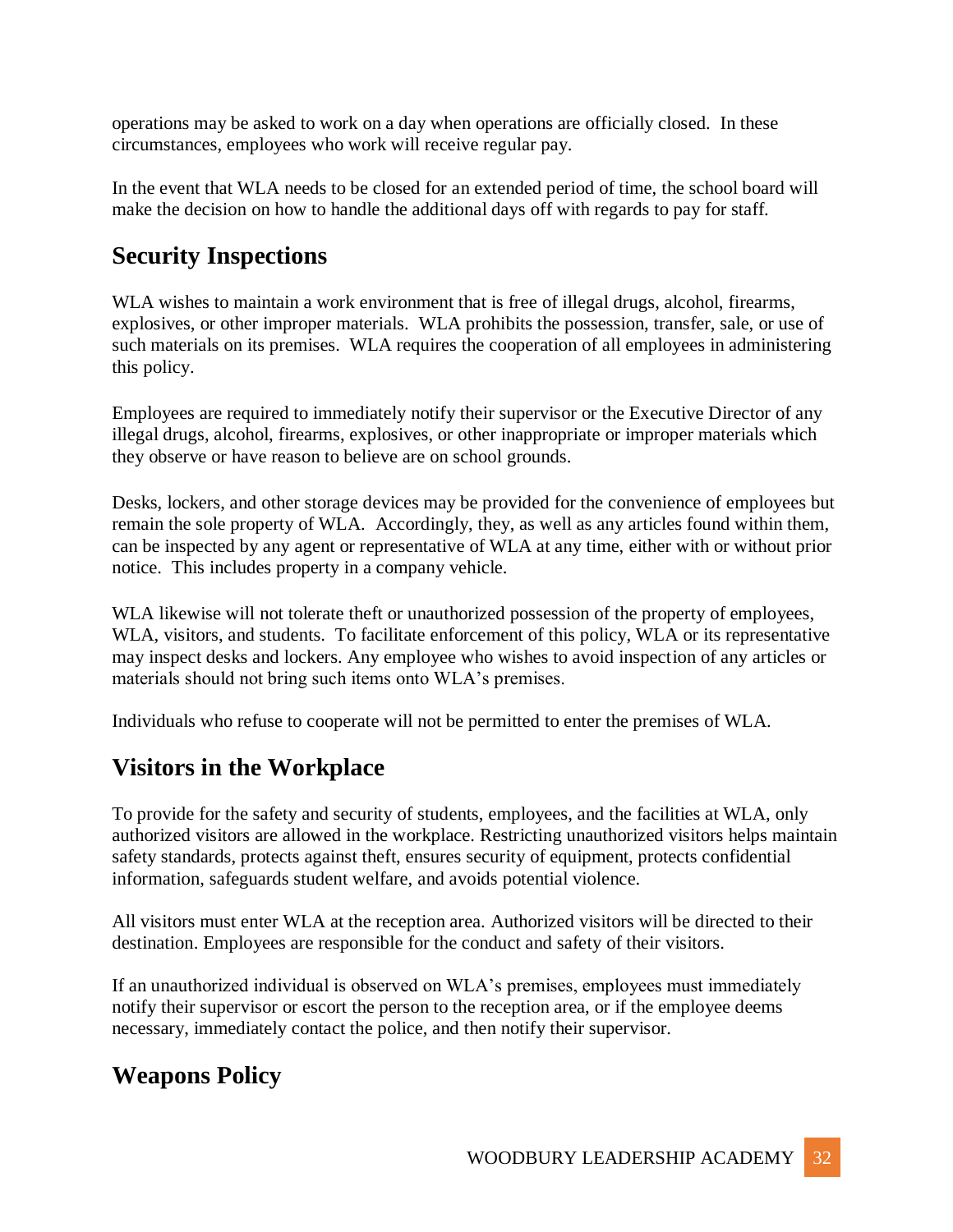Woodbury Leadership Academy is committed to providing a work environment that is free of hazardous or potentially dangerous situations. In non-parking areas storing, keeping, carrying and/or possessing handguns or other weapons in the workplace, by any employee, will not be tolerated unless one of the exceptions contained in Minn. Stat. § 624.714, Minn. Stat. 97B.045, 624.715 applies.

For purposes of this policy, employees are not allowed to keep, store, carry and/or possess handguns, BB guns, firearms of any kind (including but not limited to replica firearms), knives or other weapons (all referred to as "weapons" in this policy, unless a specific type of weapon is referenced) at any time while on WLA premises. "Premises" is defined as the physical places controlled by WLA and can include privately-owned or leased property:

- buildings
- grounds, including but not limited to playgrounds
- driveways
- streets
- sidewalks or walkways

Any employee who violates the above will be subject to immediate disciplinary action, up to and including termination.

WLA also prohibits persons other than employees from keeping, storing, carrying and/or possessing handguns or other weapons on WLA premises (excluding "parking areas" as defined below).

These "other persons" include students, parents, vendors, and visitors to WLA, excluding law enforcement officers. Employees must promptly report any information relating to any persons known to or reasonably suspected of keeping, storing, carrying and/or possessing handguns or other weapons on WLA premises.

An employee who believes that any employee or person is violating this weapons policy must immediately report the suspected violation to a supervisor or the Executive Director. If a supervisor or the Executive Director is not available, the employee must contact law enforcement. All reports of violations will be investigated and if the investigation indicates that a violation of this policy has occurred, timely and appropriate action will be taken. WLA will not tolerate retaliation against any employee because he or she reports a suspected violation of this policy.

**Exception for permit holders in parking areas:** It shall not be a violation of this policy if an employee or non-student adult with a lawful permit carries or possesses a firearm within the limited exceptions described in Minn. Stat. § 624.714, Minn. Stat. 97B.045, 624.715 in school parking areas. A "parking area" means the immediate vicinity of the employee/permit holder's vehicle.